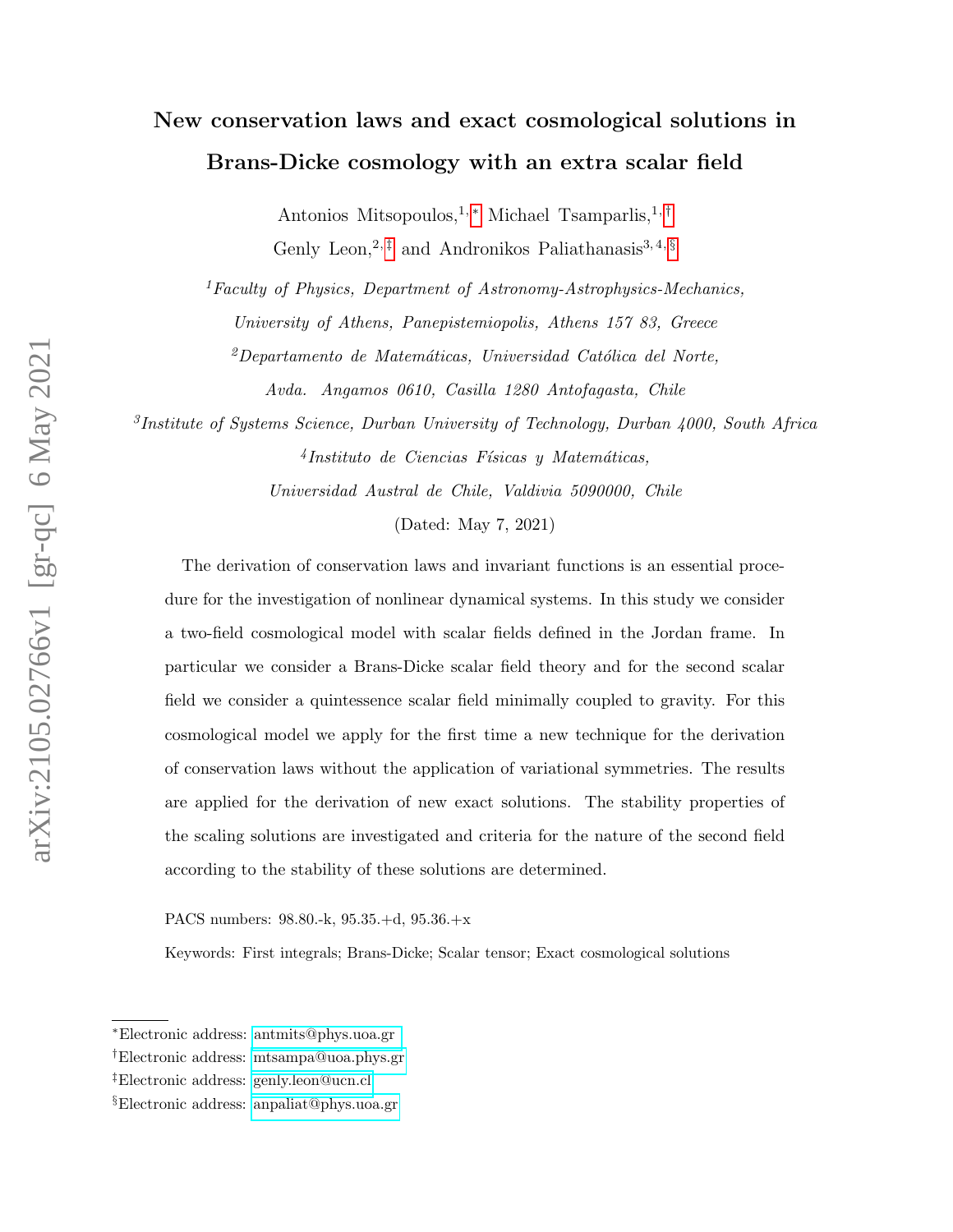#### 1. INTRODUCTION

The detailed analysis of recent cosmological observations indicates that the universe has been through two accelerating phases  $(1-4)$ . The current acceleration era is assumed to be driven by an unknown source known as dark energy, whose main characteristic is the negative pressure which provides an anti-gravity effect [\[5\]](#page-20-2). Furthermore, the early-universe acceleration era, known as inflation, is described by a scalar field, the inflaton, which is used to explain the homogeneity and isotropy of the present universe. In particular, the scalar field dominates the dynamics and explains the expansion era [\[6,](#page-20-3) [7\]](#page-20-4). Nevertheless, the scalar field inflationary models are mainly defined on homogeneous spacetimes, or on background spaces with small inhomogeneities  $[8, 9]$  $[8, 9]$ . In  $[10]$  it was found that the presence of a positive cosmological constant in Bianchi cosmologies leads to expanding Bianchi spacetimes, evolving towards the de Sitter universe. That was the first result to support the cosmic "no-hair" conjecture [\[11,](#page-20-8) [12\]](#page-20-9). This latter conjecture states that all expanding universes with a positive cosmological constant admit as asymptotic solution the de Sitter universe. The necessity of the de Sitter expansion is that it provides a rapid expansion for the size of the universe such that the latter effectively loses its memory on the initial conditions, which implies that the de Sitter expansion solves the "flatness", "horizon" and the monopole problem [\[13,](#page-20-10) [14\]](#page-20-11).

In the literature scalar fields have been introduced in the gravitational theory in various ways. The simplest scalar field model is the quintessence model, which consists of a scalar field minimally coupled to gravity [\[15,](#page-20-12) [16\]](#page-20-13). Another family of scalar fields are those which belong to the scalar-tensor theory. In this theory the scalar field is non-minimally coupled to gravity which makes it essential for the physical state of the theory. Another important characteristic of the scalar-tensor theories is that they are consistent with Mach's principle. The most common scalar-tensor theory is the Brans-Dicke theory [\[17\]](#page-21-0) which is considered in this study. For other scalar-tensor theories and generalizations we refer the reader to [\[18](#page-21-1)[–25\]](#page-21-2) and references therein.

According to the cosmological principle in large scale the universe is assumed to be homogeneous, isotropic and spatially flat. This implies that the background space is described by the Friedmann - Lemaître - Robertson - Walker (FLRW) spacetime. This spacetime is characterized by the scale factor which defines the radius of the three-dimensional (3d) Euclidean space. Since General Relativity is a second order theory the field equations involve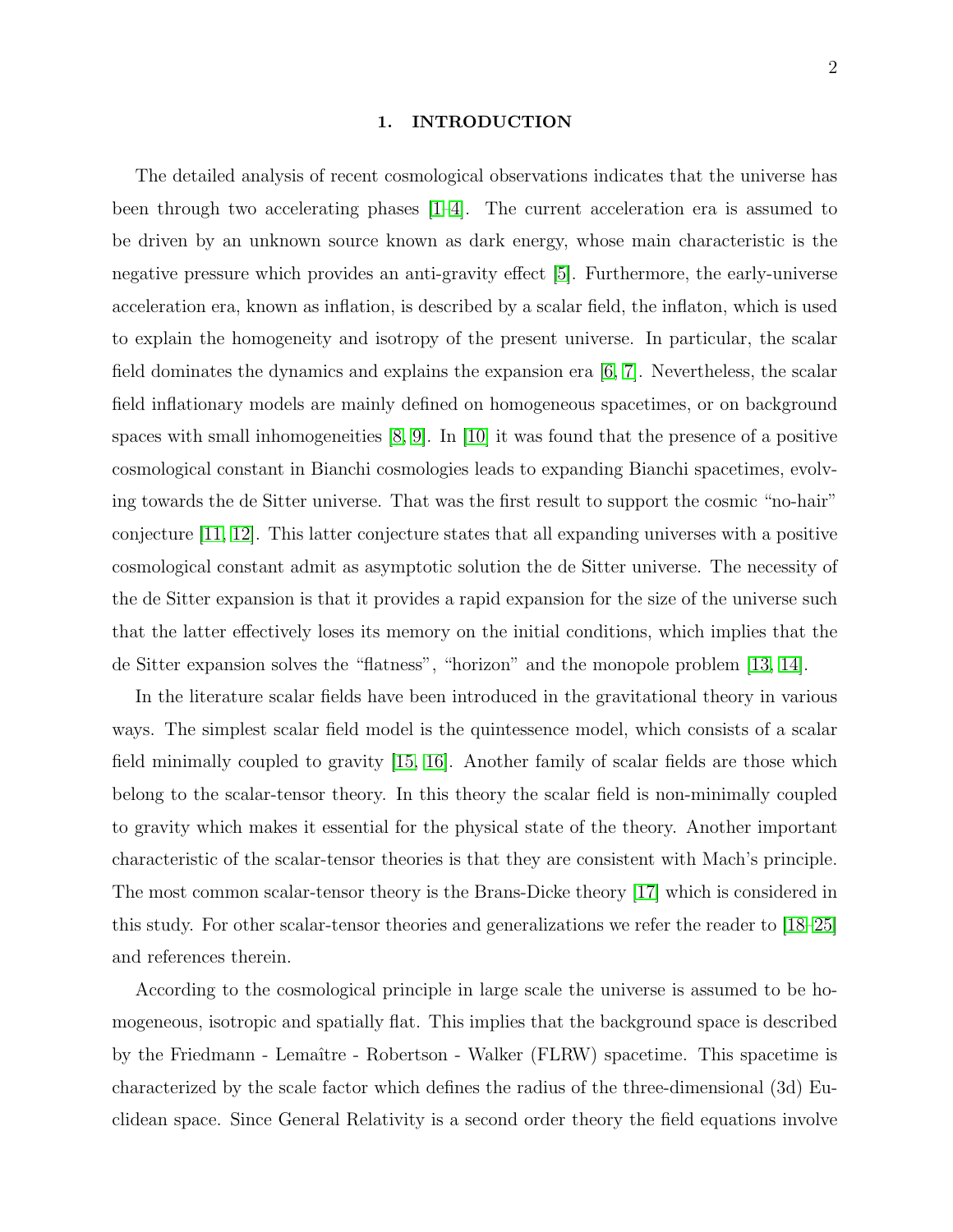second order derivatives of the scale factor. For simple cosmological fluids like the ideal gas or the cosmological constant, the field equations can be solved explicitly [\[26\]](#page-21-3). However, when additional degrees of freedom are introduced, like a scalar field, the field equations cannot be solved with the use of closed-form functions and techniques of analytic mechanics and one looks for First Integrals (FIs) which establish their (Liouville) integrability [\[27–](#page-21-4)[30\]](#page-21-5). The standard method for the determination of FIs is Noether's theory [\[31\]](#page-21-6). However, there have appeared alternative geometric methods [\[32–](#page-21-7)[37\]](#page-21-8) which use the symmetries of the metric defined by the kinetic energy in order to determine the FIs of the dynamic equations. In the following we shall make use of one such approach in order to determine the FIs (conservation laws) of the field equations.

In the present study we consider a cosmological model in which the gravitational Action Integral is that of Brans-Dicke theory with an additional scalar field minimally coupled to gravity [\[38,](#page-21-9) [39\]](#page-21-10). This two-scalar field model belongs to the family of multi-scalar field models which have been used as unified dark energy models [\[40–](#page-21-11)[42\]](#page-21-12) or as alternative models for the description of the acceleration phases of the universe [\[43–](#page-21-13)[46\]](#page-22-0). Furthermore, multi-scalar field models can attribute the additional degrees of freedom provided by the alternative theories of gravity [\[47–](#page-22-1)[49\]](#page-22-2). The structure of the paper is as follows.

In Section [2,](#page-3-0) we define the cosmological model and we present the gravitational field equations. In Section [3,](#page-4-0) we present some important results on the derivation of quadratic first integrals (QFIs) for a family of second order ordinary differential equations (ODEs) with linear damping and perform a classification according to the admitted conservation laws. The results are applied to the cosmological model we consider in Section [4](#page-9-0) where we construct the conservation laws for the gravitational field equations. Due to the nonlinearity of the field equations it is not possible to write the general solution of the field equation in closed-form. However, we find some exact closed-form solutions with potential interest for the description of the cosmological history. The stability of these exact solutions is investigated in section [5.](#page-15-0) Finally, in Section [6](#page-19-0) we summarize our results and we draw our conclusions.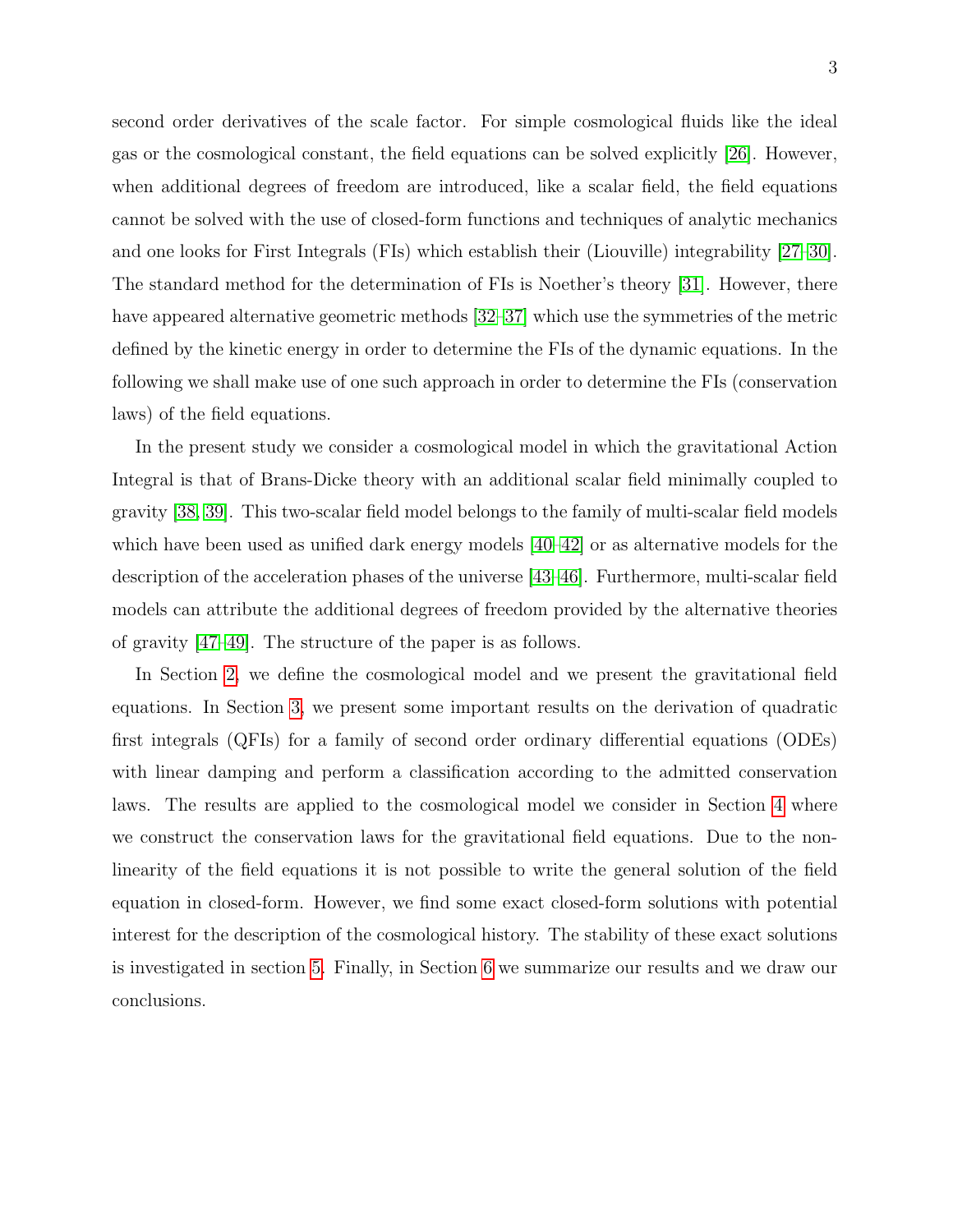#### <span id="page-3-0"></span>2. COSMOLOGICAL MODEL

For the gravitational Action Integral we consider that of Brans-Dicke scalar field theory with an additional matter source leading to the expression [\[17,](#page-21-0) [18\]](#page-21-1)

<span id="page-3-1"></span>
$$
S = \int d^4x \sqrt{-g} \left[ \frac{1}{2} \phi R - \frac{1}{2} \frac{\omega_{BD}}{\phi} g^{\mu\nu} \phi_{;\mu} \phi_{;\nu} + L_{\psi} (\psi, \psi_{;\mu}) \right] + S_m \tag{1}
$$

where  $\phi(x^{\kappa})$  denotes the Brans-Dicke scalar field and  $\omega_{BD}$  is the Brans-Dicke parameter. The action  $S_m$  is assumed to describe an ideal gas with constant equation of state parameter and the Lagrangian function  $L_{\psi}(\psi, \psi_{;\mu})$  corresponds to the second scalar field  $\psi(x^{\kappa})$  which is assumed to be that of quintessence and minimally coupled to the Brans-Dicke scalar field. With these assumptions the Action Integral [\(1\)](#page-3-1) takes the following form

<span id="page-3-2"></span>
$$
S = \int d^4x \sqrt{-g} \left[ \frac{1}{2} \phi R - \frac{1}{2} \frac{\omega_{BD}}{\phi} g^{\mu\nu} \phi_{;\mu} \phi_{;\nu} - \frac{1}{2} g^{\mu\nu} \psi_{;\mu} \psi_{;\nu} - V(\psi) \right] + S_m. \tag{2}
$$

The gravitational field equations follow from the variation of the Action Integral [\(2\)](#page-3-2) with respect to the metric tensor. They are

<span id="page-3-4"></span>
$$
G_{\mu\nu} = \frac{\omega_{BD}}{\phi^2} \left( \phi_{;\mu} \phi_{;\nu} - \frac{1}{2} g_{\mu\nu} g^{\kappa\lambda} \phi_{;\kappa} \phi_{;\lambda} \right) + \frac{1}{\phi} \left( \phi_{;\mu\nu} - g_{\mu\nu} g^{\kappa\lambda} \phi_{;\kappa\lambda} \right) + \frac{1}{\phi} T_{\mu\nu} \tag{3}
$$

where  $G_{\mu\nu} = R_{\mu\nu} - \frac{1}{2} R g_{\mu\nu}$  is the Einstein tensor. The energy-momentum tensor  $T_{\mu\nu}$  =  $\sqrt[\psi]{T_{\mu\nu}} + \sqrt[m]{T_{\mu\nu}}$  where  $\sqrt[m]{T_{\mu\nu}}$  corresponds to the ideal gas and  $\sqrt[\psi]{T_{\mu\nu}}$  provides the contribution of the field  $\psi(x^k)$  in the field equations.

Concerning the equations of motion for the matter source and the two scalar fields, we find  ${}^m T_{\mu\nu;\sigma} g^{\mu\sigma} = 0$ , while variation with respect to the fields  $\phi(x^{\kappa})$  and  $\psi(x^{\kappa})$  provides the second order differential equations

$$
g^{\mu\nu}\phi_{;\mu\nu} - \frac{1}{2\phi}g^{\mu\nu}\phi_{;\mu}\phi_{;\nu} + \frac{\phi}{2\omega_{BD}}R = 0
$$
 (4)

$$
g^{\mu\nu}\psi_{;\mu\nu} - \frac{dV}{d\psi} = 0.
$$
\n(5)

We assume the background space to be the Friedmann - Lemaître - Robertson - Walker (FLRW) spacetime with line element

<span id="page-3-3"></span>
$$
ds^{2} = -dt^{2} + a^{2}(t) \left(dx^{2} + dy^{2} + dz^{2}\right)
$$
\n(6)

where  $a(t)$  is the scale factor of the universe and  $H(t) = \frac{\dot{a}}{a}$  is the Hubble function. We note that a dot indicates derivative with respect to the cosmic time t.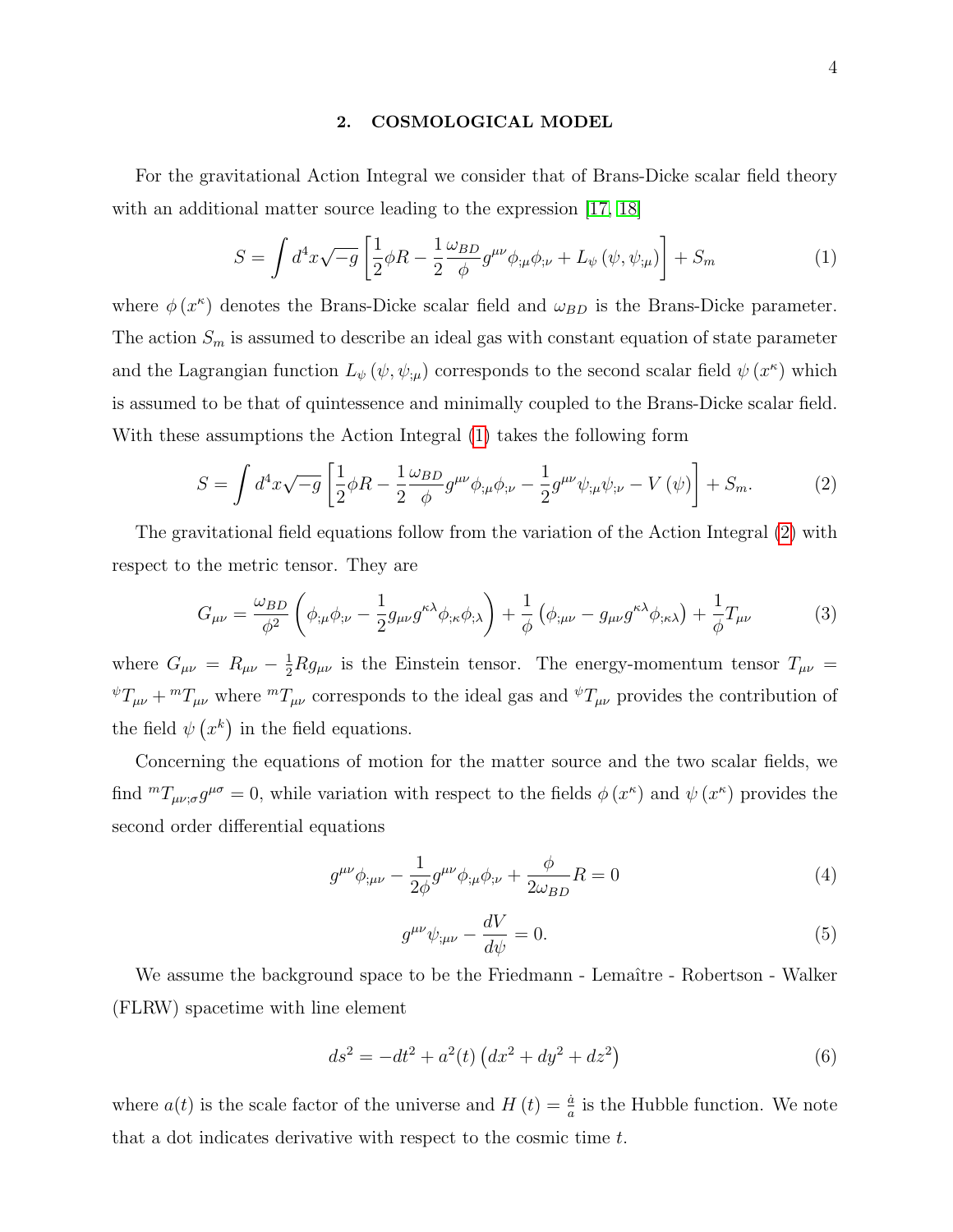From the line element [\(6\)](#page-3-3) follows that the Ricci scalar is  $R = 6 \left[ \frac{a}{a} + \left( \frac{a}{a} \right) \right]$  $\left(\frac{\dot{a}}{a}\right)^2$ . Replacing in the gravitational field equations [\(3\)](#page-3-4) we obtain

<span id="page-4-2"></span>
$$
3\left(\frac{\dot{a}}{a}\right)^2 = \frac{\omega_{BD}}{2}\left(\frac{\dot{\phi}}{\phi}\right)^2 - 3\frac{\dot{a}}{a}\frac{\dot{\phi}}{\phi} + \frac{\rho_m + \rho_\psi}{\phi} \tag{7}
$$

<span id="page-4-3"></span>
$$
2\frac{\ddot{a}}{a} + \left(\frac{\dot{a}}{a}\right)^2 = -\frac{\omega_{BD}}{2}\left(\frac{\dot{\phi}}{\phi}\right)^2 - 2\frac{\dot{a}}{a}\frac{\dot{\phi}}{\phi} - \frac{\ddot{\phi}}{\phi} - \frac{p_m + p_\psi}{\phi} \tag{8}
$$

where  $\rho_m, p_m$  are the mass density and the isotropic pressure of the ideal gas; and for the quintessence field

$$
\rho_{\psi} = \frac{1}{2}\dot{\psi}^{2} + V(\psi), \ \ p_{\psi} = \frac{1}{2}\dot{\psi}^{2} - V(\psi). \tag{9}
$$

For the equations of motion for the scalar fields we find

<span id="page-4-4"></span>
$$
\ddot{\phi} + 3\frac{\dot{a}}{a}\dot{\phi} = \frac{(\rho_m - 3p_m) + (\rho_\psi - 3p_\psi)}{2\omega_{BD} + 3}
$$
(10)

and

<span id="page-4-5"></span>
$$
\ddot{\psi} + 3H\dot{\psi} + \frac{dV}{d\psi} = 0.
$$
\n(11)

Finally, for the matter source the continuity equation  ${}^m T_{\mu\nu;\sigma} g^{\mu\sigma} = 0$  reads

<span id="page-4-1"></span>
$$
\dot{\rho}_m + 3\frac{\dot{a}}{a}(\rho_m + p_m) = 0. \tag{12}
$$

For an ideal gas the equation of state is  $p_m = w_m \rho_m$ , where  $w_m$  is an arbitrary constant. Substituting in equation [\(12\)](#page-4-1) we find the solution

$$
\rho_m = \rho_{m0} a^{-3(1+w_m)} \tag{13}
$$

where  $\rho_{m0}$  is an arbitrary constant.

The system of the ODEs that should be solved consists of the differential equations [\(7\)](#page-4-2), [\(8\)](#page-4-3), [\(10\)](#page-4-4) and [\(11\)](#page-4-5).

# <span id="page-4-0"></span>3. QUADRATIC FIRST INTEGRALS FOR A CLASS OF SECOND ORDER ODES WITH LINEAR DAMPING

Consider the second order ODE

<span id="page-4-6"></span>
$$
\ddot{x} = -\omega(t)x^n + \Phi(t)\dot{x} \tag{14}
$$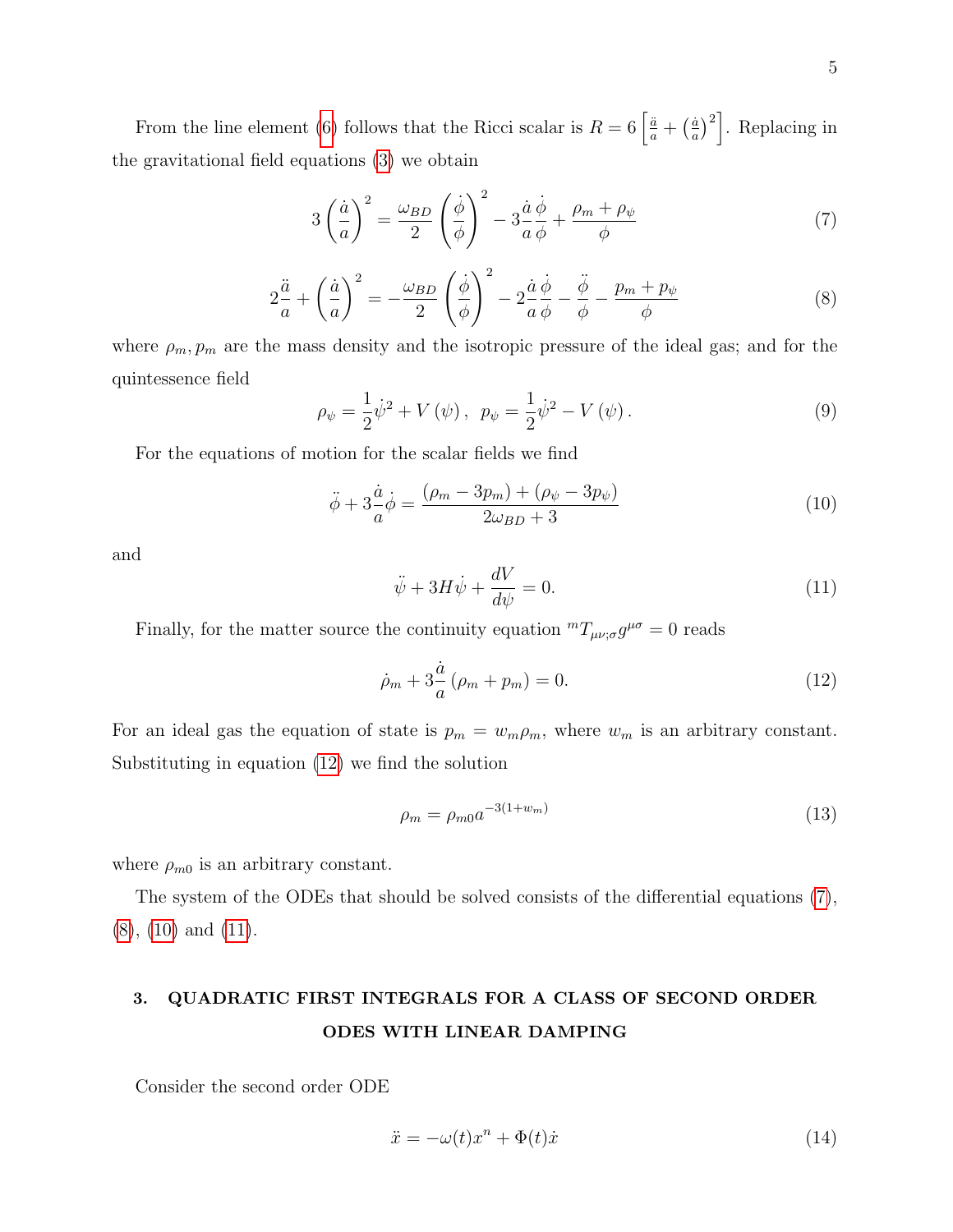where the constant  $n \neq -1$ . In the following we shall determine the relation between the functions  $\omega(t)$ ,  $\Phi(t)$  for which the ODE [\(14\)](#page-4-6) admits a quadratic first integral (QFI). The case of linear first integrals (LFIs) is also included in our study.

This problem has been considered previously in [\[50\]](#page-22-3), [\[51\]](#page-22-4) (see eq. (28a) in [\[50\]](#page-22-3) and eq. (17) in [\[51\]](#page-22-4)) and has been answered partially using different methods. In [\[50\]](#page-22-3) the author used the Hamiltonian formalism where one looks for a canonical transformation to bring the Hamiltonian in a time-separable form. In [\[51\]](#page-22-4) the author used a direct method for constructing FIs by multiplying the equation with an integrating factor. In [\[51\]](#page-22-4) it is shown that both methods are equivalent and that the results of [\[51\]](#page-22-4) generalize those of [\[50\]](#page-22-3). In the following we shall generalize the results of [\[51\]](#page-22-4).

Equation [\(14\)](#page-4-6) is equivalent (see e.g. [\[52\]](#page-22-5)) to the equation

<span id="page-5-0"></span>
$$
\frac{d^2x}{d\tau^2} = -\bar{\omega}(\tau)x^n, \ \ n \neq -1 \tag{15}
$$

where the function  $\bar{\omega}(\tau)$  and the new independent variable  $\tau$  are defined as

<span id="page-5-4"></span>
$$
\tau(t) = \int e^{\int \Phi(t)dt} dt \, , \, \bar{\omega}(\tau) = \omega(t(\tau)) \left(\frac{dt}{d\tau}\right)^2 \iff \omega(t) = \bar{\omega}(\tau(t))e^{2\int \Phi(t)dt}.\tag{16}
$$

We assume that equation [\(15\)](#page-5-0) admits the general quadratic first integral

<span id="page-5-3"></span>
$$
I = K_{11}(\tau, x) \left(\frac{dx}{d\tau}\right)^2 + K_1(\tau, x) \frac{dx}{d\tau} + K(\tau, x)
$$
\n(17)

where the unknown coefficients  $K, K_1, K_{11}$  are arbitrary functions of  $\tau, x$ . We impose the condition

<span id="page-5-2"></span><span id="page-5-1"></span>
$$
\frac{dI}{d\tau} = 0.\t(18)
$$

Replacing the second derivatives  $\frac{d^2x}{dx^2}$  $\frac{d^2x}{d\tau^2}$ , whenever they appear using equation [\(15\)](#page-5-0) we find that the function  $K_{11} = K_{11}(\tau)$  and the following system of equations must be satisfied

$$
K_1(\tau, x) = -\frac{dK_{11}}{d\tau}x + b_1(\tau) \tag{19}
$$

$$
K(\tau, x) = 2\bar{\omega}K_{11}\frac{x^{n+1}}{n+1} + \frac{d^2K_{11}}{d\tau^2}\frac{x^2}{2} - \frac{db_1}{d\tau}x + b_2(\tau)
$$
\n(20)

$$
0 = \left(\frac{2\frac{d\bar{\omega}}{d\tau}K_{11}}{n+1} + \frac{2\bar{\omega}\frac{dK_{11}}{d\tau}}{n+1} + \bar{\omega}\frac{dK_{11}}{d\tau}\right)x^{n+1} - \bar{\omega}b_1x^n + \frac{d^3K_{11}}{d\tau^3}\frac{x^2}{2} - \frac{d^2b_1}{d\tau^2}x + \frac{db_2}{d\tau} \tag{21}
$$

where  $b_1(\tau)$ ,  $b_2(\tau)$  are arbitrary functions.

We consider the solution of the latter system  $(19)$  -  $(21)$  for various values of the power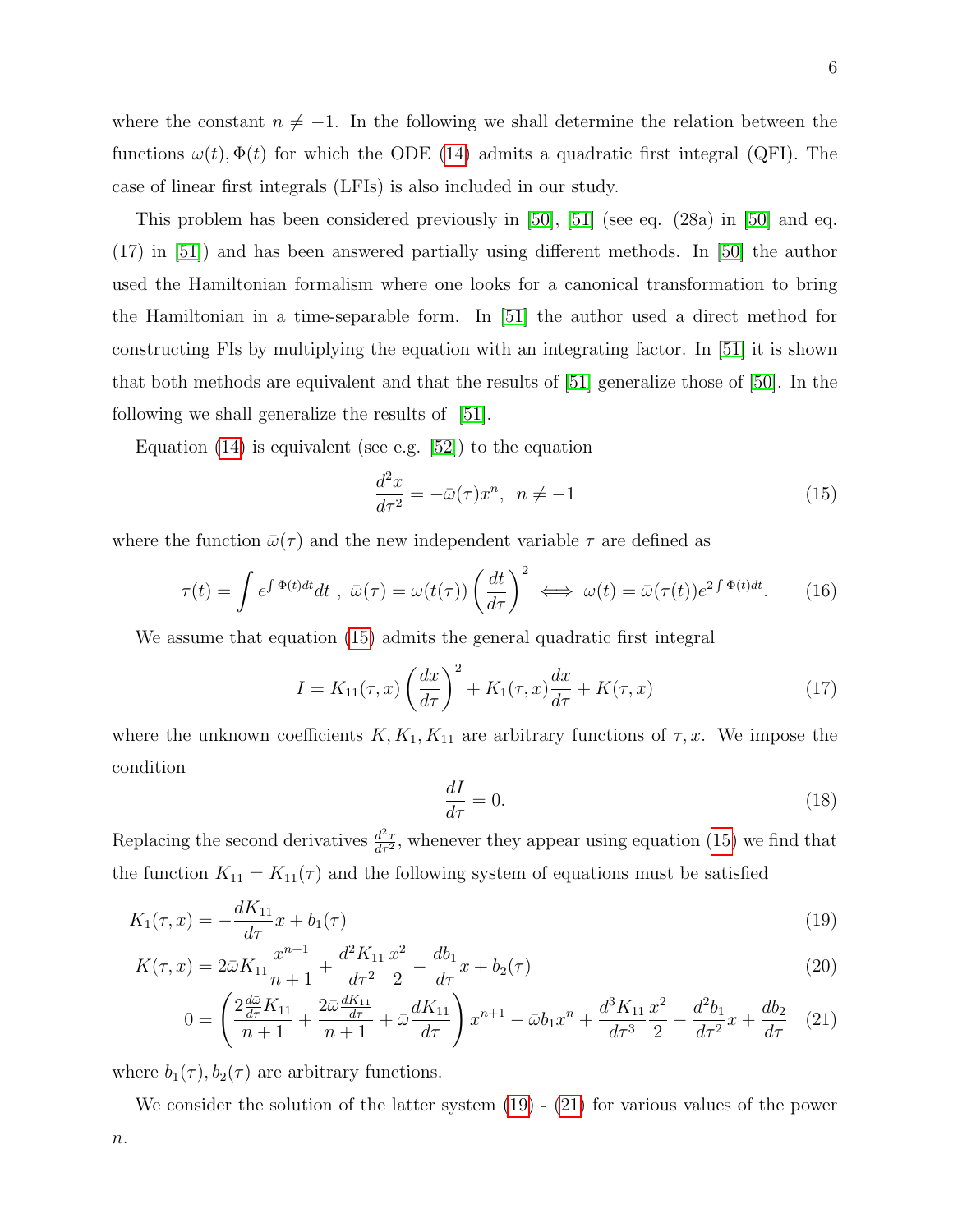As will be shown for the values  $n = 0, 1, 2$  there results a family of 'frequencies'  $\bar{\omega}(\tau)$ parameterized with functions, whereas for the values  $n \neq -1$  results a family of 'frequencies'  $\bar{\omega}(\tau)$  parameterized with constants.

# **3.1.** Case  $n = 0$

For  $n = 0$  the QFI [\(17\)](#page-5-3) becomes

<span id="page-6-0"></span>
$$
I = K_{11} \left(\frac{dx}{d\tau}\right)^2 - \frac{dK_{11}}{d\tau} x \frac{dx}{d\tau} + b_1(\tau) \frac{dx}{d\tau} + c_3 x^2 + 2\bar{\omega}(\tau) K_{11} x - \frac{db_1}{d\tau} x + \int b_1(\tau) \bar{\omega}(\tau) d\tau \tag{22}
$$

where  $K_{11} = c_1 + c_2 \tau + c_3 \tau^2$ , the parameters  $c_1, c_2, c_3$  are arbitrary constants and the functions  $b_1(\tau), \bar{\omega}(\tau)$  satisfy the condition

<span id="page-6-1"></span>
$$
\frac{d^2b_1}{d\tau^2} = 2\frac{d\bar{\omega}}{d\tau}K_{11} + 3\bar{\omega}\frac{dK_{11}}{d\tau}.\tag{23}
$$

Using the transformation [\(16\)](#page-5-4) equations [\(22\)](#page-6-0), [\(23\)](#page-6-1) become

$$
I = \left[c_1 + c_2 \int e^{\int \Phi(t)dt} dt + c_3 \left(\int e^{\int \Phi(t)dt} dt\right)^2\right] e^{-2\int \Phi(t)dt} \dot{x}^2
$$
  

$$
- \left[c_2 + 2c_3 \int e^{\int \Phi(t)dt} dt\right] e^{-\int \Phi(t)dt} x\dot{x} + b_1(\tau(t))e^{-\int \Phi(t)dt} \dot{x} + c_3 x^2
$$
  

$$
+ 2\omega(t) \left[c_1 + c_2 \int e^{\int \Phi(t)dt} dt + c_3 \left(\int e^{\int \Phi(t)dt} dt\right)^2\right] e^{-2\int \Phi(t)dt} x
$$
  

$$
- \dot{b}_1 e^{-\int \Phi(t)dt} x + \int b_1(\tau(t))\omega(t) e^{-\int \Phi(t)dt} dt
$$
 (24)

and

$$
\ddot{b}_1 - \Phi \dot{b}_1 = 2e^{-\int \Phi(t)dt} \left( \dot{\omega} - 2\Phi \omega \right) \left[ c_1 + c_2 \int e^{\int \Phi(t)dt} dt + c_3 \left( \int e^{\int \Phi(t)dt} dt \right)^2 \right] + 3\omega \left[ c_2 + 2c_3 \int e^{\int \Phi(t)dt} dt \right].
$$
\n(25)

# **3.2.** Case  $n = 1$

For  $n = 1$ , we derive the well-known results of the one-dimensional (1d) time-dependent oscillator (see e.g. [\[53,](#page-22-6) [54\]](#page-22-7)). Specifically, we find for the frequency  $\bar{\omega}(\tau) = -\frac{1}{b}$  $b_1$  $\frac{d^2b}{d\tau^2}$  the LFI

$$
I_1 = b_1 \frac{dx}{d\tau} - \frac{db_1}{d\tau} x \tag{26}
$$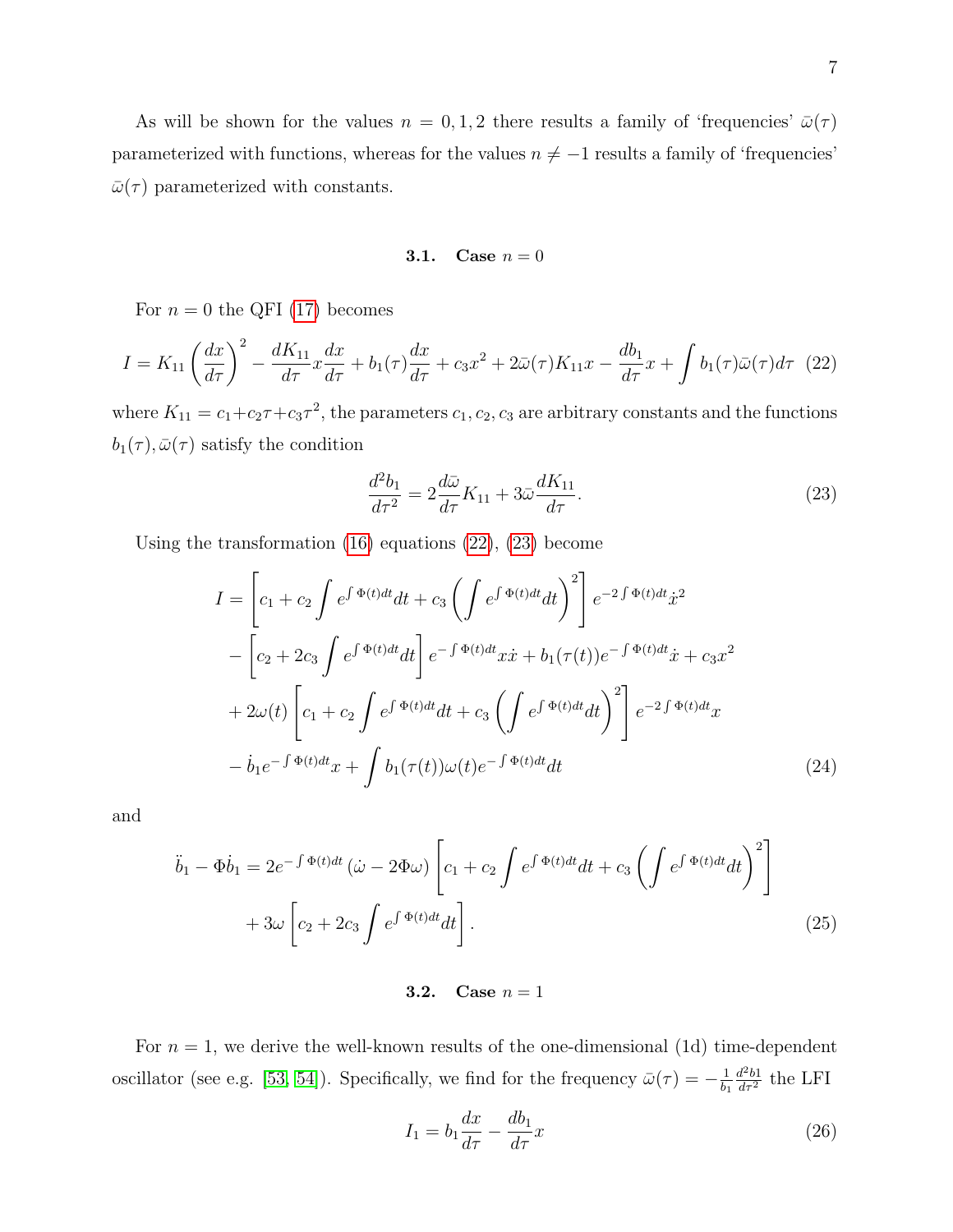and for the frequency  $\bar{\omega}(\tau) = -\frac{1}{2K}$  $2K_{11}$  $\frac{d^2K_{11}}{d\tau^2} + \frac{1}{4K_{11}^2} \left(\frac{dK_{11}}{d\tau}\right)^2 + \frac{c_0}{2K_{11}^2}$ , where  $c_0$  is an arbitrary constant, the  $QFI<sup>1</sup>$ 

$$
I_2 = K_{11} \left[ \left( \frac{dx}{d\tau} \right)^2 + \bar{\omega} x^2 \right] - \frac{dK_{11}}{d\tau} x \frac{dx}{d\tau} + \frac{d^2 K_{11}}{d\tau^2} \frac{x^2}{2}.
$$
 (27)

Using the transformation [\(16\)](#page-5-4) we deduce that the original equation

$$
\ddot{x} = -\omega(t)x + \Phi(t)\,\dot{x} \tag{28}
$$

for the frequency

$$
\omega(t) = -\rho^{-1}\ddot{\rho} + \Phi\rho^{-1}\dot{\rho} + \rho^{-4}e^{2\int \Phi(t)dt}
$$
\n(29)

admits the general solution

$$
x(t) = \rho(t) \left( A \sin \theta + B \cos \theta \right) \tag{30}
$$

where A, B are arbitrary constants,  $\rho(t) \equiv \rho(\tau(t))$  and  $\theta(\tau(t)) = \int \rho^{-2}(t)e^{\int \Phi(t)dt}dt$ .

**3.3.** Case  $n = 2$ 

For  $n = 2$ , we derive the function  $\bar{\omega} = K_{11}^{-5/2}$  and the QFI

<span id="page-7-0"></span>
$$
I = K_{11}(\tau) \left(\frac{dx}{d\tau}\right)^2 - \frac{dK_{11}}{d\tau} x \frac{dx}{d\tau} + (c_4 + c_5 \tau) \frac{dx}{d\tau} + \frac{2}{3} K_{11}^{-3/2} x^3 + \frac{d^2 K_{11}}{d\tau^2} \frac{x^2}{2} - c_5 x \tag{31}
$$

where  $c_4$ ,  $c_5$  are arbitrary constants and the function  $K_{11}(\tau)$  is given by

$$
\frac{d^3 K_{11}}{d\tau^3} = 2(c_4 + c_5 \tau) K_{11}^{-5/2}.
$$
\n(32)

Using the transformation [\(16\)](#page-5-4) the above results become

<span id="page-7-1"></span>
$$
\omega(t) = K_{11}^{-5/2} e^{2 \int \Phi(t) dt} \tag{33}
$$

$$
I = K_{11}e^{-2\int \Phi(t)dt} \dot{x}^2 - \dot{K}_{11}e^{-2\int \Phi(t)dt} x\dot{x} + \left[c_4 + c_5 \int e^{\int \Phi(t)dt} dt\right] e^{-\int \Phi(t)dt} \dot{x} + \frac{2}{3}K_{11}^{-3/2}x^3 + \left(\ddot{K}_{11} - \Phi \dot{K}_{11}\right)e^{-2\int \Phi(t)dt} \frac{x^2}{2} - c_5x
$$
\n(34)

<sup>1</sup> For  $K_{11} = \rho(\tau)^2$ , where  $\rho(\tau)$  is an arbitrary function, the QFI takes the usual form of the Lewis invariant.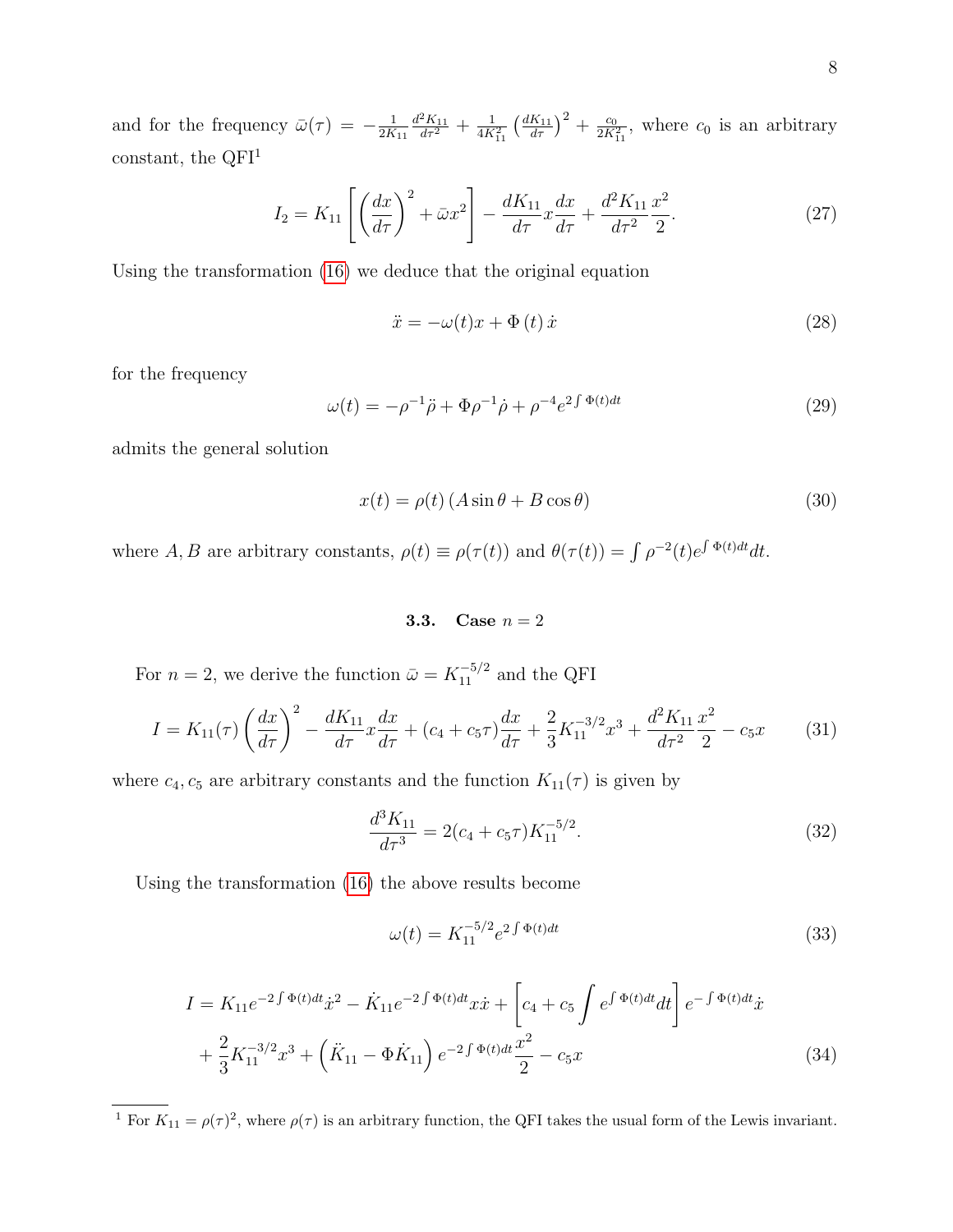and

<span id="page-8-4"></span>
$$
\dddot{K}_{11} - 3\Phi \ddot{K}_{11} - \dot{\Phi} \dot{K}_{11} + 2\Phi^2 \dot{K}_{11} = 2 \left[ c_4 + c_5 \int e^{\int \Phi(t)dt} dt \right] e^{3 \int \Phi(t)dt} K_{11}^{-5/2}
$$
(35)

where now the function  $K_{11} = K_{11}(\tau(t))$ .

We note that for  $n = 2$  equation [\(14\)](#page-4-6), or to be more specific its equivalent [\(15\)](#page-5-0), arises in the solution of Einstein field equations when the gravitational field is spherically symmetric and the matter source is a shear-free perfect fluid (see e.g. [\[55–](#page-22-8)[60\]](#page-22-9)).

# 3.4. Case  $n \neq -1$

For  $n \neq -1$  we find  $b_1 = b_2 = 0$ ,  $K_{11} = c_1 + c_2\tau + c_3\tau^2$  and  $\bar{\omega}(\tau) = (c_1 + c_2\tau + c_3\tau^2)^{-\frac{n+3}{2}}$ where  $c_1, c_2, c_3$  are arbitrary constants.

The QFI [\(17\)](#page-5-3) is

<span id="page-8-0"></span>
$$
I = (c_1 + c_2 \tau + c_3 \tau^2) \left(\frac{dx}{d\tau}\right)^2 - (c_2 + 2c_3 \tau) x \frac{dx}{d\tau} + \frac{2}{n+1} (c_1 + c_2 \tau + c_3 \tau^2)^{-\frac{n+1}{2}} x^{n+1} + c_3 x^2
$$
 (36)

and the function

<span id="page-8-3"></span><span id="page-8-1"></span>
$$
\bar{\omega}(\tau) = (c_1 + c_2 \tau + c_3 \tau^2)^{-\frac{n+3}{2}}.
$$
\n(37)

It has been checked that [\(36\)](#page-8-0), [\(37\)](#page-8-1) for  $n = 0, 1, 2$  give results compatible with the ones we found for these values of n. Using the transformation  $(16)$  we deduce that the original system [\(14\)](#page-4-6) is integrable iff the functions  $\omega(t)$ ,  $\Phi(t)$  are related as follows

<span id="page-8-2"></span>
$$
\omega(t) = \left[c_1 + c_2 \int e^{\int \Phi(t)dt} dt + c_3 \left(\int e^{\int \Phi(t)dt} dt\right)^2\right]^{-\frac{n+3}{2}} e^{2\int \Phi(t)dt}.\tag{38}
$$

In this case the associated QFI [\(36\)](#page-8-0) is

$$
I = \left[c_1 + c_2 \int e^{\int \Phi(t)dt} dt + c_3 \left( \int e^{\int \Phi(t)dt} dt \right)^2 \right] e^{-2 \int \Phi(t)dt} \dot{x}^2
$$

$$
- \left[c_2 + 2c_3 \int e^{\int \Phi(t)dt} dt \right] e^{-\int \Phi(t)dt} x \dot{x}
$$

$$
+ \frac{2}{n+1} \left[c_1 + c_2 \int e^{\int \Phi(t)dt} dt + c_3 \left( \int e^{\int \Phi(t)dt} dt \right)^2 \right]^{-\frac{n+1}{2}} x^{n+1} + c_3 x^2. \tag{39}
$$

These expressions generalize the ones given in [\[51\]](#page-22-4). Indeed if we introduce the notation  $\omega(t) \equiv \alpha(t), \Phi(t) \equiv -\beta(t)$ , then equations [\(38\)](#page-8-2), [\(39\)](#page-8-3) for  $c_3 = 0$  become eqs. (25), (26) of  $|51|$ .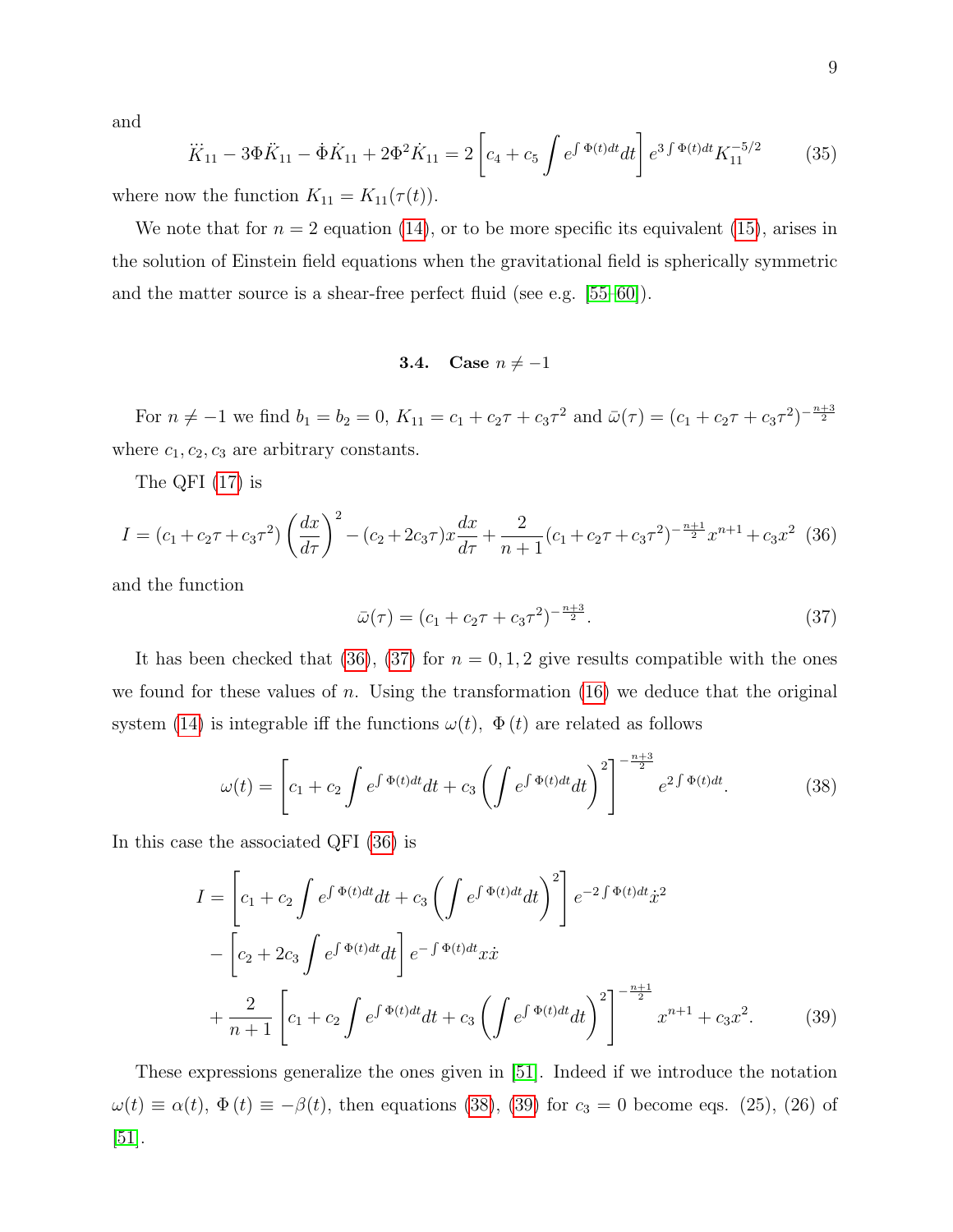### <span id="page-9-0"></span>4. COSMOLOGICAL EXACT SOLUTIONS

We can use the above results as an alternative to the Euler-Duarte-Moreira method of integrability of the anharmonic oscillator [\[61\]](#page-22-10) in order to find exact solutions in the modified Brans-Dicke (BD) theory.

Specifically, we consider the equation of motion for the quintessence scalar field  $\psi(t)$  with potential function  $V(\psi) = \frac{\psi^{n+1}}{n+1}$ , where  $n \neq -1$ . Then equation [\(11\)](#page-4-5) becomes

<span id="page-9-1"></span>
$$
\ddot{\psi} = -\psi^n - 3\frac{\dot{a}}{a}\dot{\psi} \tag{40}
$$

which is a subcase of [\(14\)](#page-4-6) for  $\omega(t) = 1$  and  $\Phi(t) = -3(\ln a)$ . Replacing in the transformation [\(16\)](#page-5-4) we find that

<span id="page-9-3"></span>
$$
\tau(t) = \int a^{-3}(t)dt, \quad \bar{\omega}(\tau(t)) = a^{6}(t). \tag{41}
$$

where equation [\(40\)](#page-9-1) now reads

<span id="page-9-4"></span><span id="page-9-2"></span>
$$
\psi'' + a^6 \psi^n = 0 \tag{42}
$$

where  $\psi' = \frac{d\psi(\tau)}{d\tau}$ .

The latter transformation for the background space becomes

$$
ds^{2} = -a^{6}(\tau) d\tau^{2} + a^{2}(\tau) (dx^{2} + dy^{2} + dz^{2})
$$
\n(43)

which means that the rest of the field equations read

$$
6\phi \left(\frac{a'}{a}\right)^2 + 6\frac{a'}{a}\phi' - \omega_{BD}\frac{\phi'^2}{\phi} - (\psi')^2 - \frac{2}{n+1}a^6\psi^{n+1} = 2a^6\rho_m \tag{44}
$$

$$
4\phi \frac{a''}{a} - 10\phi \left(\frac{a'}{a}\right)^2 - 2\frac{a'}{a}\phi' + \omega_{BD} \frac{(\phi')^2}{\phi} + 2\phi'' + (\psi')^2 - \frac{2}{n+1}a^6\psi^{n+1} = -2a^6 p_m \tag{45}
$$

<span id="page-9-5"></span>
$$
6\phi \frac{a''}{a} - \omega_{BD} \left[ 2\phi'' - \frac{(\phi')^2}{\phi} \right] - 12\phi \left( \frac{a'}{a} \right)^2 = 0. \tag{46}
$$

We proceed our analysis by constructing conservation laws for equation [\(42\)](#page-9-2) using the analysis presented in the previous section [3.](#page-4-0)

4.1. Case  $n = 0$ 

For  $n = 0$  the associated QFI [\(22\)](#page-6-0) becomes

$$
I = K_{11} (\psi')^2 - K_{11}' \psi \psi' + b_1(\tau) \psi' + c_3 \psi^2 + 2a^6 K_{11} \psi - b_1' \psi + \int b_1(\tau) a^6 d\tau \tag{47}
$$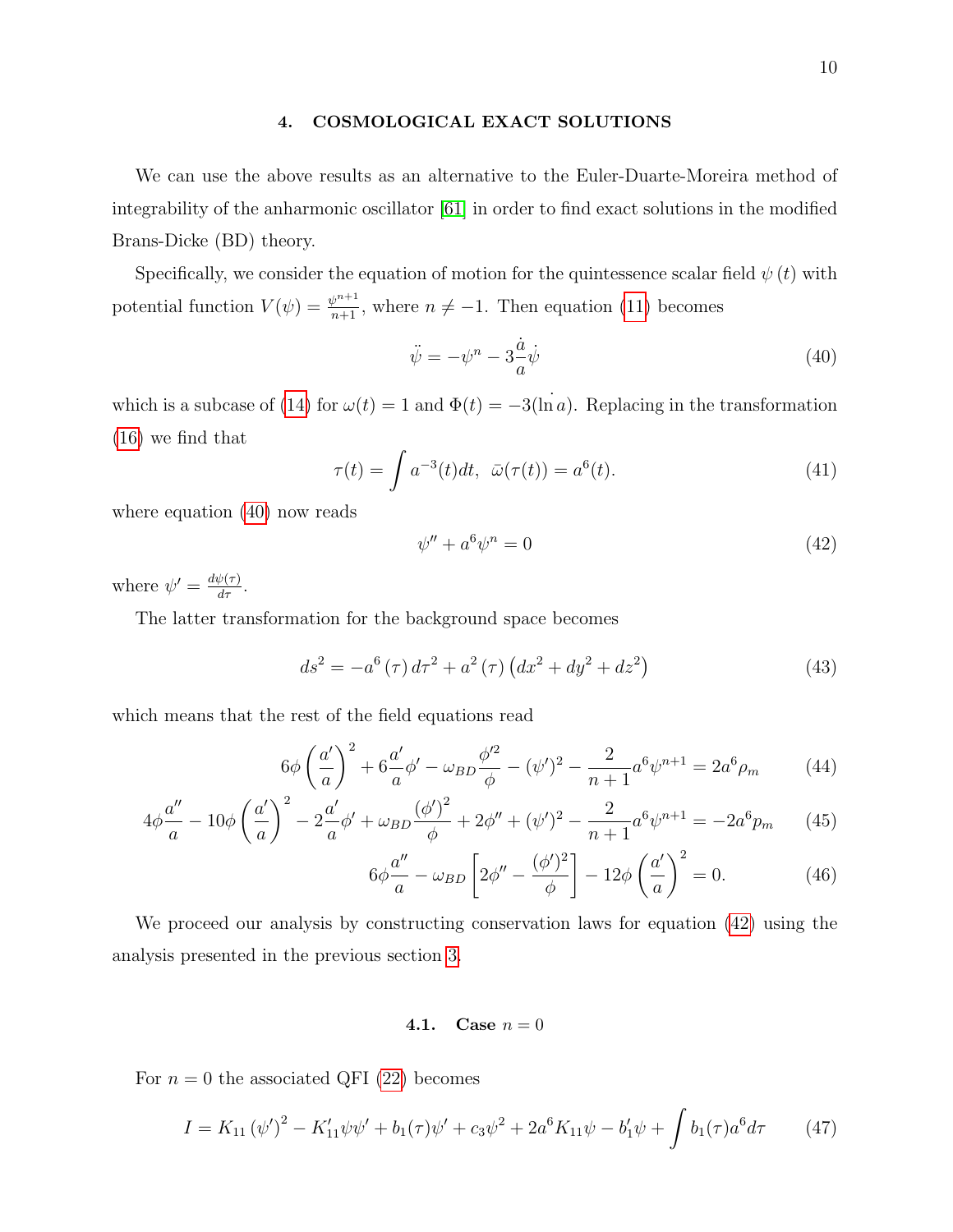where  $K_{11} = c_1 + c_2 \tau + c_3 \tau^2$ , the parameters  $c_1, c_2, c_3$  are arbitrary constants and the functions  $b_1(\tau)$ ,  $a(\tau)$  satisfy the condition

$$
b_1'' = 12a^5a'K_{11} + 3a^6K_{11}'.\tag{48}
$$

We note that for  $b_1 = 0$  we find the results of the subsection [4.4](#page-12-0) below when  $n = 0$ .

$$
4.2. \quad \text{Case } n=1
$$

Using the transformation [\(41\)](#page-9-3) equation  $\psi'' = -a^6 \psi$  admits the solution

$$
\psi(\tau) = \rho(\tau) \left( A \sin \theta + B \cos \theta \right) \tag{49}
$$

where  $\theta = \int \rho^{-2} d\tau$  and the functions  $\rho(t(\tau))$ ,  $a(t(\tau))$  satisfy the condition

$$
\rho'' + \rho a^6 - \rho^{-3} = 0. \tag{50}
$$

# 4.3. Case  $n = 2$

For  $n = 2$  we have  $K_{11} = a^{-12/5}$  and the associated QFI [\(31\)](#page-7-0) becomes

$$
I = a^{-12/5} \left(\psi'\right)^2 + \frac{12}{5} a^{-17/5} a' \psi \psi' + (c_4 + c_5 \tau) \psi' + \frac{2}{3} a^{18/5} \psi^3 + \frac{6}{5} \left[\frac{17}{5} a^{-22/5} (a')^2 - a^{-17/5} a''\right] \psi^2 - c_5 \psi
$$
\n
$$
\tag{51}
$$

where  $c_4$ ,  $c_5$  are arbitrary constants and the function  $a(t(\tau)) \equiv a(\tau)$  is given by

$$
a''' - \frac{51}{5} \frac{a'}{a} a'' + \frac{374}{25} \left(\frac{a'}{a}\right)^2 a' + \frac{5}{6} (c_4 + c_5 \tau) a^{47/5} = 0.
$$
 (52)

Substituting the given functions  $\omega(t)$ ,  $\Phi(t)$  in equations [\(33\)](#page-7-1) - [\(35\)](#page-8-4) we find equivalently that

<span id="page-10-1"></span>
$$
a(t) = K_{11}^{-\frac{5}{12}} \tag{53}
$$

$$
I = K_{11}^{-3/2} \dot{\psi}^2 - K_{11}^{-5/2} \dot{K}_{11} \psi \dot{\psi} + \left( c_4 + c_5 \int K_{11}^{5/4} dt \right) K_{11}^{-5/4} \dot{\psi} + \frac{2}{3} K_{11}^{-3/2} \psi^3
$$
  
+ 
$$
\left[ \ddot{K}_{11} - \frac{5}{4} \left( \ln K_{11} \right) \dot{K}_{11} \right] K_{11}^{-5/2} \frac{\psi^2}{2} - c_5 \psi.
$$
 (54)

where the function  $K_{11} = K_{11}(t)$  is given by the differential equation

<span id="page-10-0"></span>
$$
\ddot{K}_{11} - \frac{15}{4} \left( \ln K_{11} \right) \dot{K}_{11} - \frac{5}{4} \left( \ln K_{11} \right) \dot{K}_{11} + \frac{25}{8} \frac{\dot{K}_{11}^3}{K_{11}^2} = 2 \left[ c_4 + c_5 \int K_{11}^{5/4} dt \right] K_{11}^{5/4}.
$$
 (55)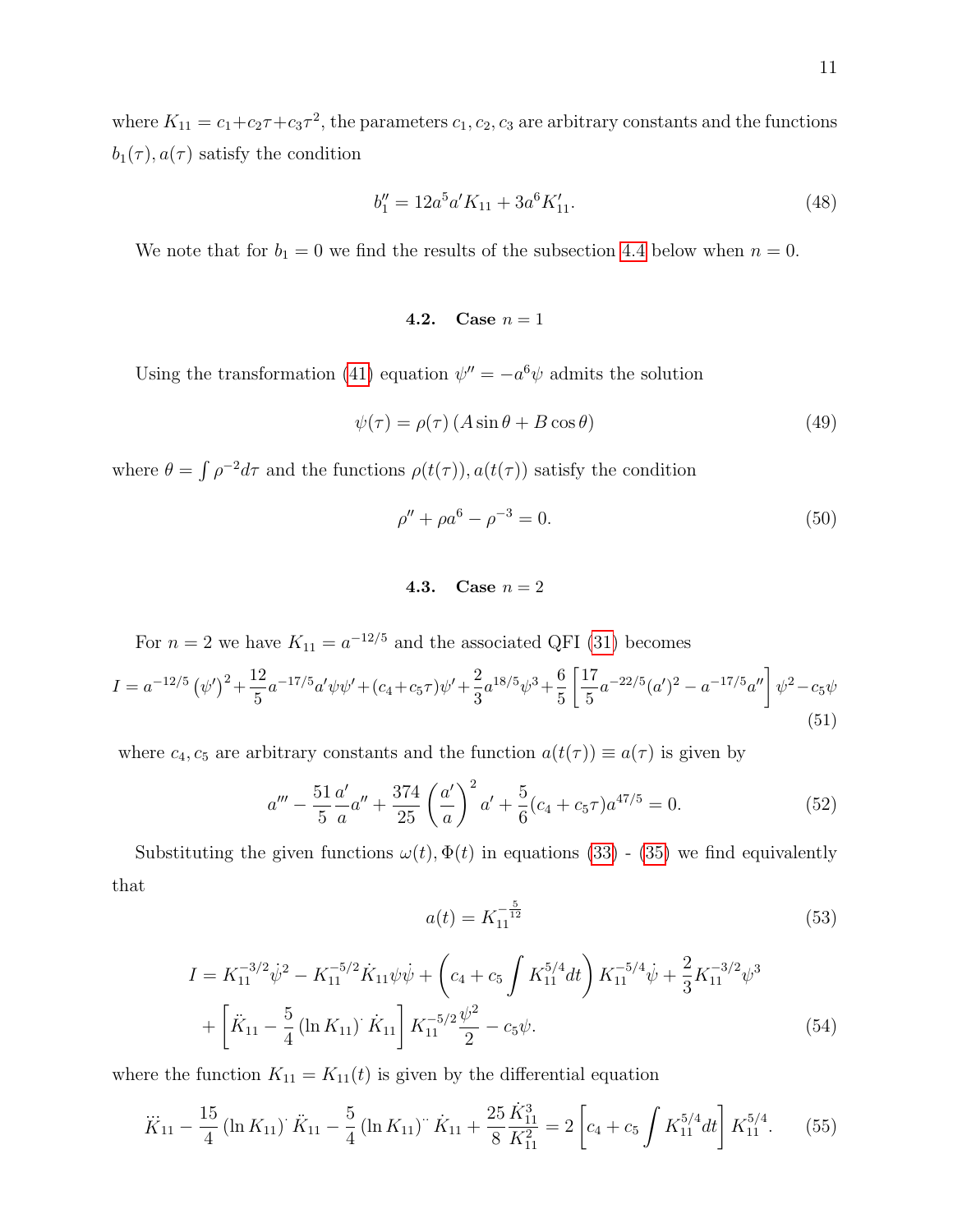Equation [\(40\)](#page-9-1) becomes  $\ddot{\psi} = -\psi^2 + \frac{5}{4}$  $\frac{5}{4}$  (ln  $K_{11}$ )  $\dot{\psi}$ . We note that for  $c_4 = c_5 = 0$  we retrieve the results of the subsection [4.4](#page-12-0) below for  $n = 2$ .

In the special case with  $c_5 = 0$ , we find for equation [\(55\)](#page-10-0) the special solution  $K_{11}(t) =$  $k_0 t^{-12}$  with constraint  $c_4 k_0^{1/4} = -192$  where  $k_0$  is an arbitrary constant. Moreover from equation [\(53\)](#page-10-1) the scale factor is determined

$$
a(t) = K_{11}^{-\frac{5}{12}} = k_0^{-5/12} t^5.
$$
\n(56)

Therefore the Klein-Gordon equation [\(40\)](#page-9-1) becomes

<span id="page-11-0"></span>
$$
\ddot{\psi} + \frac{15}{t}\dot{\psi} + \psi^2 = 0.
$$
\n(57)

The latter equation can be solved by quadratures. In particular admits the Lie symmetries

$$
\Gamma^1 = \psi \partial_{\psi} - \frac{1}{2} t \partial_t , \ \Gamma^2 = (3 \psi t^2 - 48) \partial_{\psi} - \frac{1}{2} t^3 \partial_t.
$$

By using the vector field  $\Gamma^1$  we find the reduced equation  $\frac{1}{2}$  $\frac{d}{d\lambda}f^2 + 2\lambda \frac{d}{d\lambda}f + 12f + \lambda^2 = 0$ in which  $f(\lambda) = t^3 \dot{\psi}$ ,  $\lambda = t^2 \psi$ . The latter equation is an Abel equation of second type. Moreover if we assume that  $\lambda$  is a constant,  $\lambda = \lambda_0$  then we find  $\psi = \lambda_0 t^{-2}$  where by replacing in equation [\(57\)](#page-11-0) it follows  $\lambda_0 = 24$ . Therefore we end up with the solution  $\psi = \frac{24}{t^2}$  $\frac{24}{t^2}$ . Let us now find the complete solution for the gravitational field equations for this particular exact solution.

Replacing these results in the rest of the field equations for dust fluid source, that is,  $p_m = 0$  and  $\rho_m = \rho_0 a^{-3}$  where  $\rho_0$  is a constant, the evolution equation for the Brans-Dicke field becomes

$$
\ddot{\phi} + \frac{15}{t}\dot{\phi} = \frac{1}{2\omega + 3}\left(\rho_0 a^{-3} - \dot{\psi}^2 + \frac{4}{3}\psi^3\right)
$$

which admits the general solution

$$
\phi(t) = -\frac{1}{2\omega + 3} \left( \frac{2016}{5} t^{-4} + \frac{\rho_0 k_0^{5/4}}{13} t^{-13} \right) + \frac{k_1}{14} t^{-14}
$$

where  $k_1$  is an arbitrary constant. Finally by replacing in the constraint equation [\(7\)](#page-4-2) follows (eq. [\(8\)](#page-4-3) is satisfied identically)

$$
\omega = -\frac{45}{16}, \ \ k_1 = \rho_0 = 0.
$$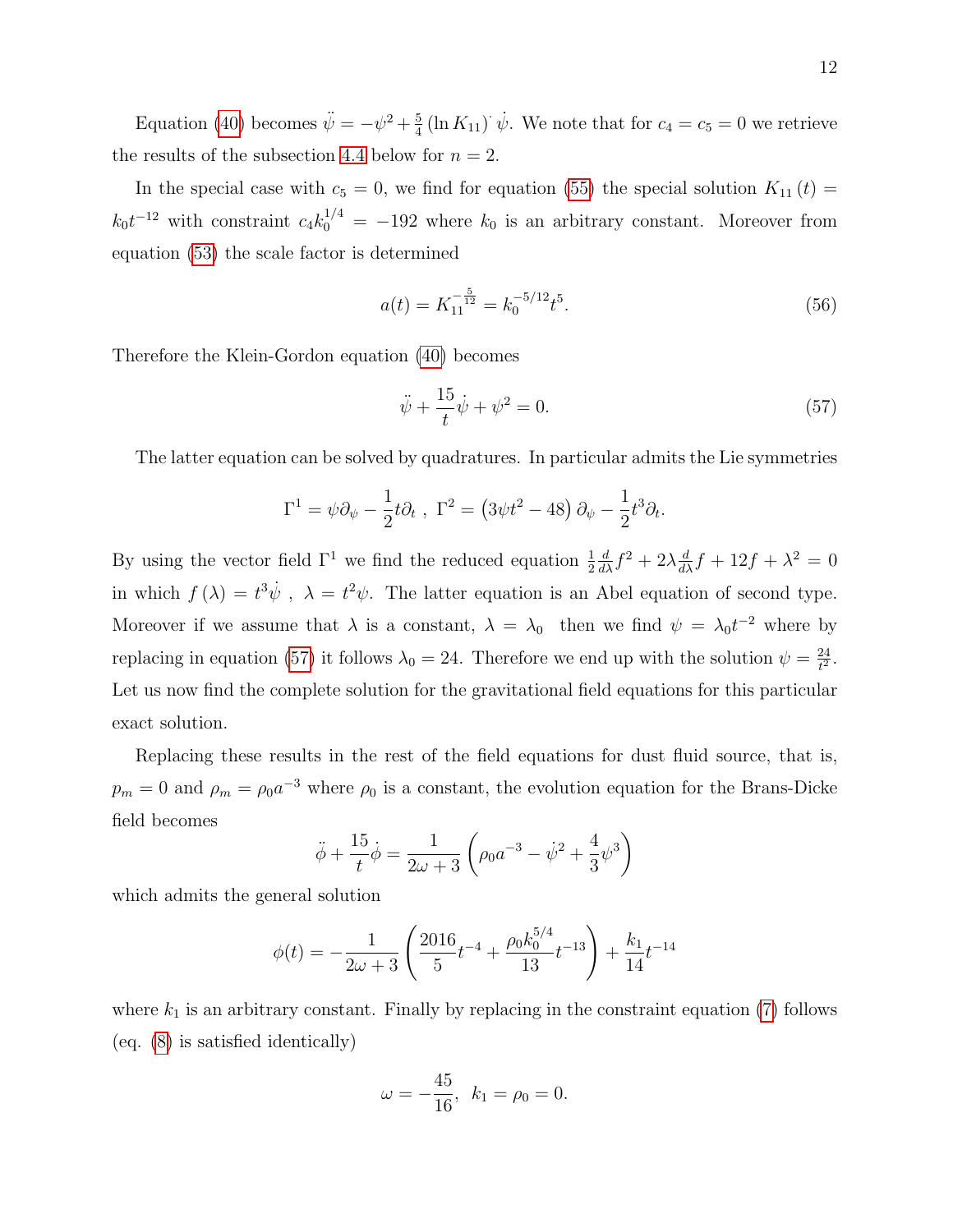We conclude that the gravitational field equations for this model with the use of the QFI for equation [\(40\)](#page-9-1) admit the following exact solution

<span id="page-12-1"></span>
$$
\omega = -\frac{45}{16}, \ a(t) = k_0^{-5/12} t^5, \ \psi(t) = 24t^{-2}, \ \phi(t) = \frac{768}{5} t^{-4}
$$
 (58)

with physical quantities

 $\rho_m = p_m = 0$ ,  $\rho_\psi = 5760t^{-6}$ ,  $p_\psi = -3456t^{-6}$ .

For the solution [\(58\)](#page-12-1) the transformation [\(41\)](#page-9-3) gives

$$
\tau = -\frac{k_0^{5/4}}{14} t^{-14} \implies t = \left(-14k_0^{-5/4}\right)^{-1/14} \tau^{-1/14}.\tag{59}
$$

Then the transformed field equations  $(42)$  and  $(44)$  -  $(46)$  admit the solutions

$$
\omega = -\frac{45}{16}, \quad a = k_0^{-5/12} (-14k_0^{-5/4})^{-5/14} \tau^{-5/14},
$$
  

$$
\psi = 24(-14k_0^{-5/4})^{1/7} \tau^{1/7}, \quad \phi = \frac{768}{5} (-14k_0^{-5/4})^{2/7} \tau^{2/7}.
$$
 (60)

### <span id="page-12-0"></span>4.4. Case  $n \neq -1$

In this case the associated QFI [\(36\)](#page-8-0) becomes

$$
I = (c_1 + c_2 \tau + c_3 \tau^2) (\psi')^2 - (c_2 + 2c_3 \tau) \psi \psi' + \frac{2}{n+1} (c_1 + c_2 \tau + c_3 \tau^2)^{-\frac{n+1}{2}} \psi^{n+1} + c_3 \psi^2
$$
(61)

and the function  $a(\tau)$  is

<span id="page-12-3"></span><span id="page-12-2"></span>
$$
a(\tau) = (c_1 + c_2 \tau + c_3 \tau^2)^{-\frac{n+3}{12}}.
$$
\n(62)

Substituting the given functions  $\omega(t)$ ,  $\Phi(t)$  in the relation [\(38\)](#page-8-2) we find equivalently that

<span id="page-12-4"></span>
$$
a^{6}(t) = \left[c_{1} + c_{2} \int a^{-3}(t)dt + c_{3} \left(\int a^{-3}(t)dt\right)^{2}\right]^{-\frac{n+3}{2}}
$$
\n(63)

and the associated QFI [\(39\)](#page-8-3) becomes

$$
I = \left[c_1 + c_2 \int a^{-3}(t)dt + c_3 \left(\int a^{-3}(t)dt\right)^2\right] a^6(t)\dot{\psi}^2
$$
  
 
$$
- \left[c_2 + 2c_3 \int a^{-3}(t)dt\right] a^3(t)\psi\dot{\psi}
$$
  
 
$$
+ \frac{2}{n+1} \left[c_1 + c_2 \int a^{-3}(t)dt + c_3 \left(\int a^{-3}(t)dt\right)^2\right]^{-\frac{n+1}{2}} \psi^{n+1} + c_3\psi^2.
$$
 (64)

We consider the following special cases for which equation [\(40\)](#page-9-1) admits a closed-form solution for  $n \neq -3, 1$ . In the case  $n = -3$  the spacetime is that of Minkowski space. Hence we omit the analysis.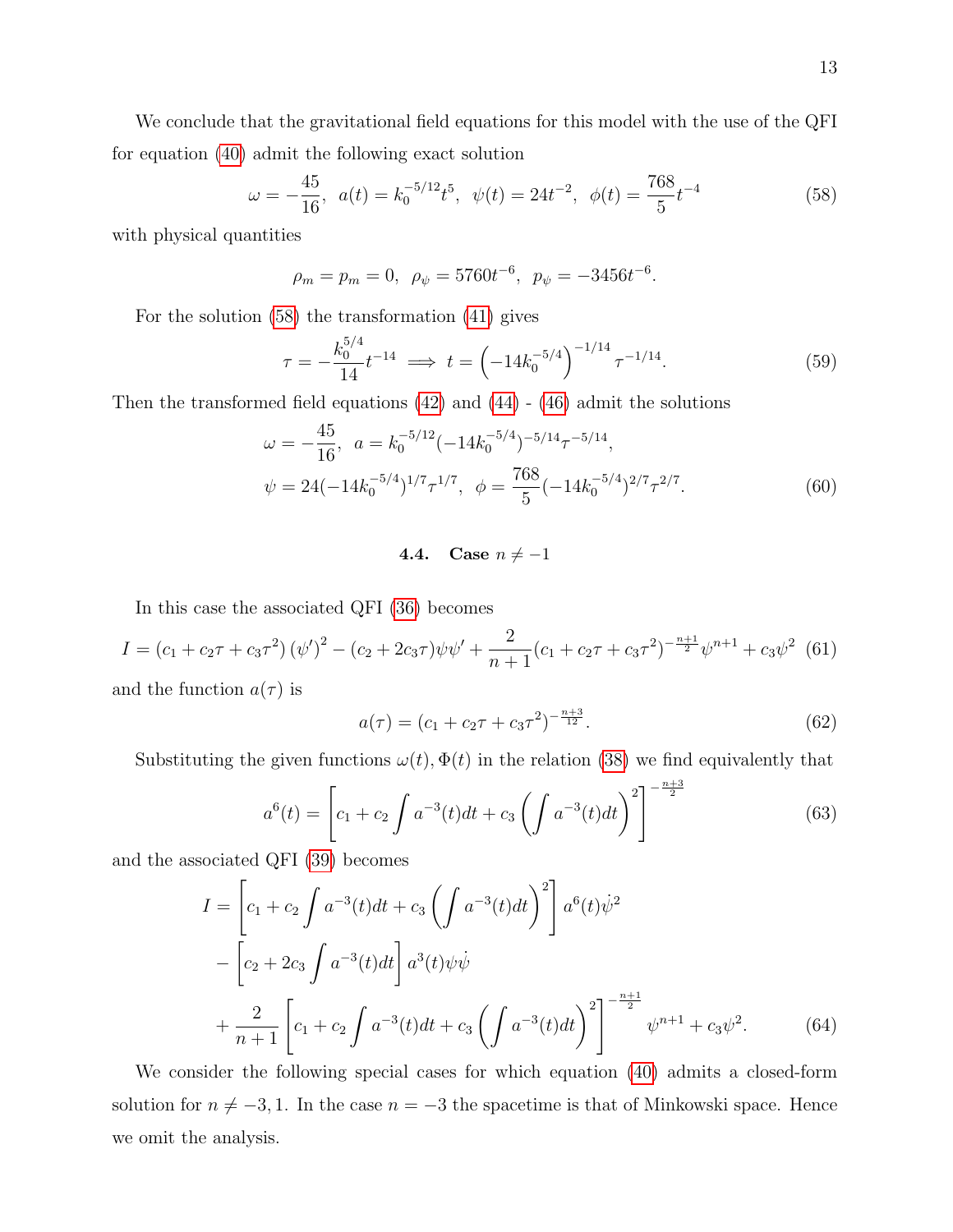4.4.1. Subcase  $|\tau| < 1$ 

For small values of  $|\tau|$  (i.e.  $c_1 = c_3 = 0$ ) the scale factor [\(62\)](#page-12-2) is approximated as  $a(\tau) \simeq \tau^{-\frac{n+3}{12}},$  therefore it follows

<span id="page-13-0"></span>
$$
a(t) = B_0(t - t_0)^{\frac{n+3}{3(n-1)}}\tag{65}
$$

where  $B_0 = \left[ -\frac{c_2(n-1)}{4} \right]$  $\frac{1}{4}$   $\sqrt{\frac{1}{3(n-1)}}$  and  $t_0$  is an arbitrary constant.

For this asymptotic solution the equation of motion [\(40\)](#page-9-1) for the second field  $\psi$  becomes

<span id="page-13-1"></span>
$$
\ddot{\psi} = -\psi^n - \frac{n+3}{n-1} \frac{1}{t - t_0} \dot{\psi}.
$$
\n(66)

For the latter equation the QFI [\(64\)](#page-12-3) is

$$
I = \left[ -\frac{c_2(n-1)}{4} \right]^{\frac{2(n+1)}{n-1}} (t-t_0)^{\frac{2(n+1)}{n-1}} \left( \dot{\psi}^2 + \frac{2}{n+1} \psi^{n+1} \right) - c_2 \left[ -\frac{c_2(n-1)}{4} \right]^{\frac{n+3}{n-1}} (t-t_0)^{\frac{n+3}{n-1}} \psi \dot{\psi}.
$$
\n
$$
(67)
$$

This QFI for the scale factor [\(65\)](#page-13-0) together with the results of the cases  $n = 0, 1, 2$  produce new solutions  $\psi(t)$  which have not found before.

Furthermore, for the scale factor [\(65\)](#page-13-0) the closed-form solution for the scalar field  $\psi(t)$ from [\(66\)](#page-13-1) is derived

$$
\psi(t) = \psi_0(t - t_0)^{-\frac{2}{n-1}}, \quad \psi_0 = \left(\frac{2}{n-1}\right)^{\frac{2}{n-1}}
$$
\n(68)

whereas for the BD field  $\phi(t)$  it follows that  $n=3$ ,  $\phi(t) = \frac{\phi_0}{(t-t_0)^2}$  and  $\omega_{BD} = -\frac{3}{2}$  $\frac{3}{2}$ . However, this value for the BD parameter  $\omega_{BD}$  is not physically acceptable. Hence we do not have any close-form solution. In all discussion above we have considered  $\rho_m = 0$ .

The closed-form solution found in this section is not the general solution of the field equations. That is easy to be seen since they have less free parameters from the degrees of freedom of the dynamical system. However, this form of solutions are of special interest in cosmological studies because they can describe various phases of the cosmological evolution, such as the early inflationary epoch.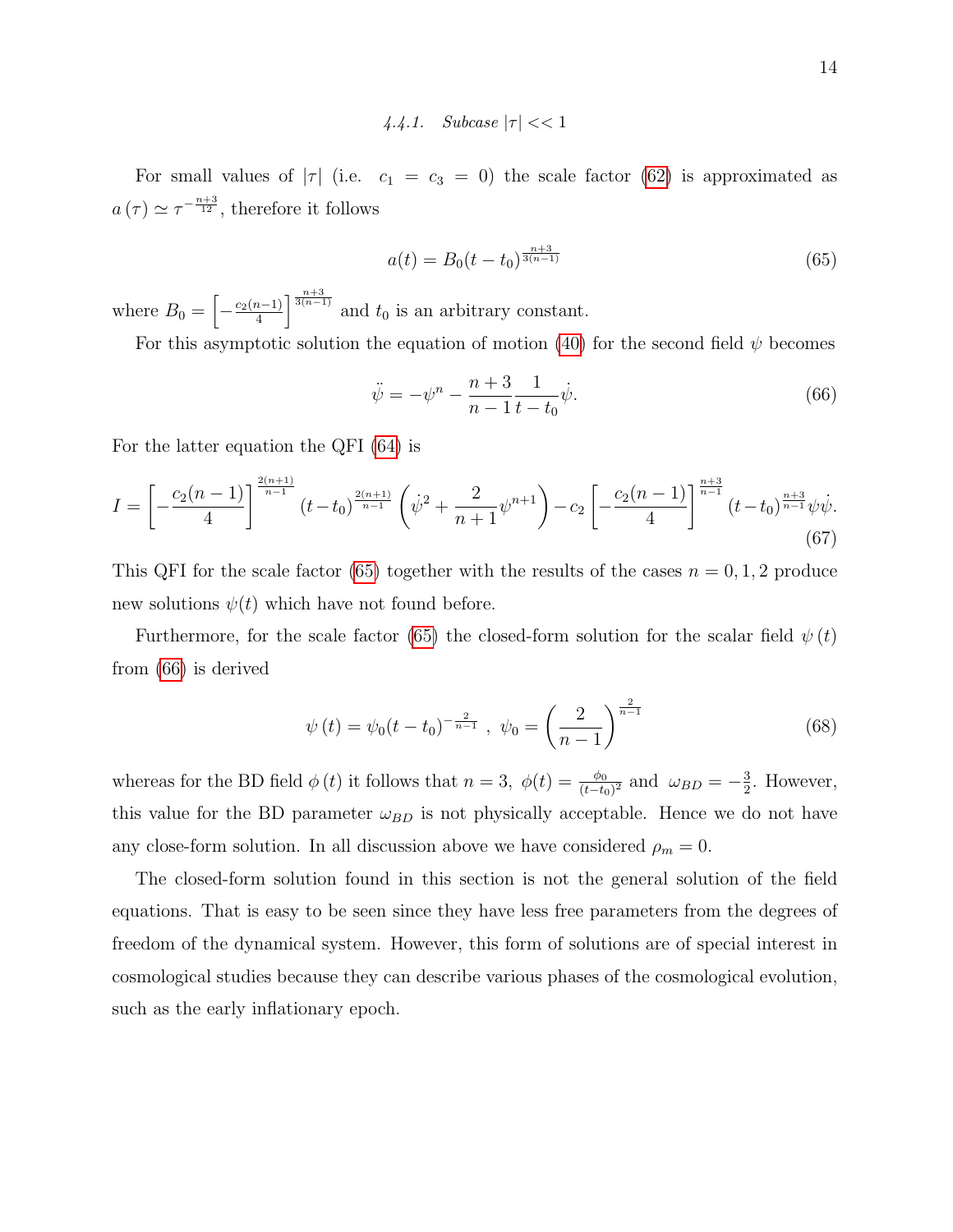# 4.4.2. Subcase  $|\tau| \gg 1$

For large values of  $\tau \gg 0$  (i.e.  $c_1 = c_2 = 0$ ), the scale factor [\(62\)](#page-12-2) is approximated as  $a(\tau) \simeq \tau^{-\frac{n+3}{6}}$ . Therefore, in the original variable equation [\(63\)](#page-12-4) becomes

$$
a^{-\frac{6}{n+3}} = c_3^{\frac{1}{2}} \int a^{-3} dt \tag{69}
$$

which implies (see eq. (31) of [\[38\]](#page-21-9))

<span id="page-14-0"></span>
$$
a(t) = A_0(t - t_0)^{\frac{n+3}{3(n+1)}}
$$
\n(70)

where  $A_0 = \left[ -\frac{\sqrt{c_3}(n+1)}{2} \right]$  $\frac{(n+1)}{2}$   $\frac{n+3}{3(n+1)}$  and  $t_0$  is an arbitrary constant. The scale factor [\(70\)](#page-14-0) describes a scaling solution where the effective cosmological fluid is that of an ideal gas with effective parameter for the equation of state  $w_{eff} = \frac{n-1}{n+3}$ . Furthermore, for  $-3 < n < -1$ ,  $-1 < n < 0$ the scale factor describes an accelerated universe. For  $-1 < n < 0$ ,  $w_{eff}$  is bounded as  $-1 < w_{eff} < -\frac{1}{3}$  while for  $-3 < n < -1$ ,  $w_{eff}$  crosses the phantom divide line, that is  $w_{eff} < -1.$ 

For this asymptotic solution the equation of motion [\(40\)](#page-9-1) for the second field  $\psi$  becomes

<span id="page-14-2"></span>
$$
\ddot{\psi} = -\psi^n - \frac{n+3}{n+1} \frac{1}{t - t_0} \dot{\psi}
$$
\n(71)

and the corresponding QFI [\(64\)](#page-12-3) is written as

$$
I = c_3 \left[ \frac{(n+1)(t-t_0)}{2} \dot{\psi} + \psi \right]^2 + \frac{c_3(n+1)}{2} (t-t_0)^2 \psi^{n+1}
$$
 (72)

where  $t \neq t_0$ .

However, the system admits the closed form solution (see eq. (32) of [\[38\]](#page-21-9))

<span id="page-14-1"></span>
$$
\psi(t) = \psi_0 \left( t - t_0 \right)^{-\frac{2}{n-1}} \tag{73}
$$

in which  $\psi_0$  is given by the expression  $\psi_0 = (-2)^{\frac{3}{n-1}} \left[ (n+1) (n-1)^2 \right]^{\frac{1}{1-n}}$ . Replacing in the remaining equations [\(7\)](#page-4-2) - [\(10\)](#page-4-4) for the Brans-Dicke field we calculate

$$
\phi(t) = \phi_0(t - t_0)^{-\frac{4}{n-1}}\tag{74}
$$

in which

$$
\phi_0 = \frac{(n-1)^{\frac{4}{1-n}}}{2(n+3)(2\omega_{BD}+3)} \left[ (-2)^{\frac{3(n+1)}{n-1}} (n+1)^{\frac{n+1}{1-n}} - (-2)^{\frac{6}{n-1}} (n+1)^{\frac{n-3}{n-1}} \right] \tag{75}
$$

$$
\omega_{BD} = \frac{b_1 - 3b_2}{1 + 2b_2} \tag{76}
$$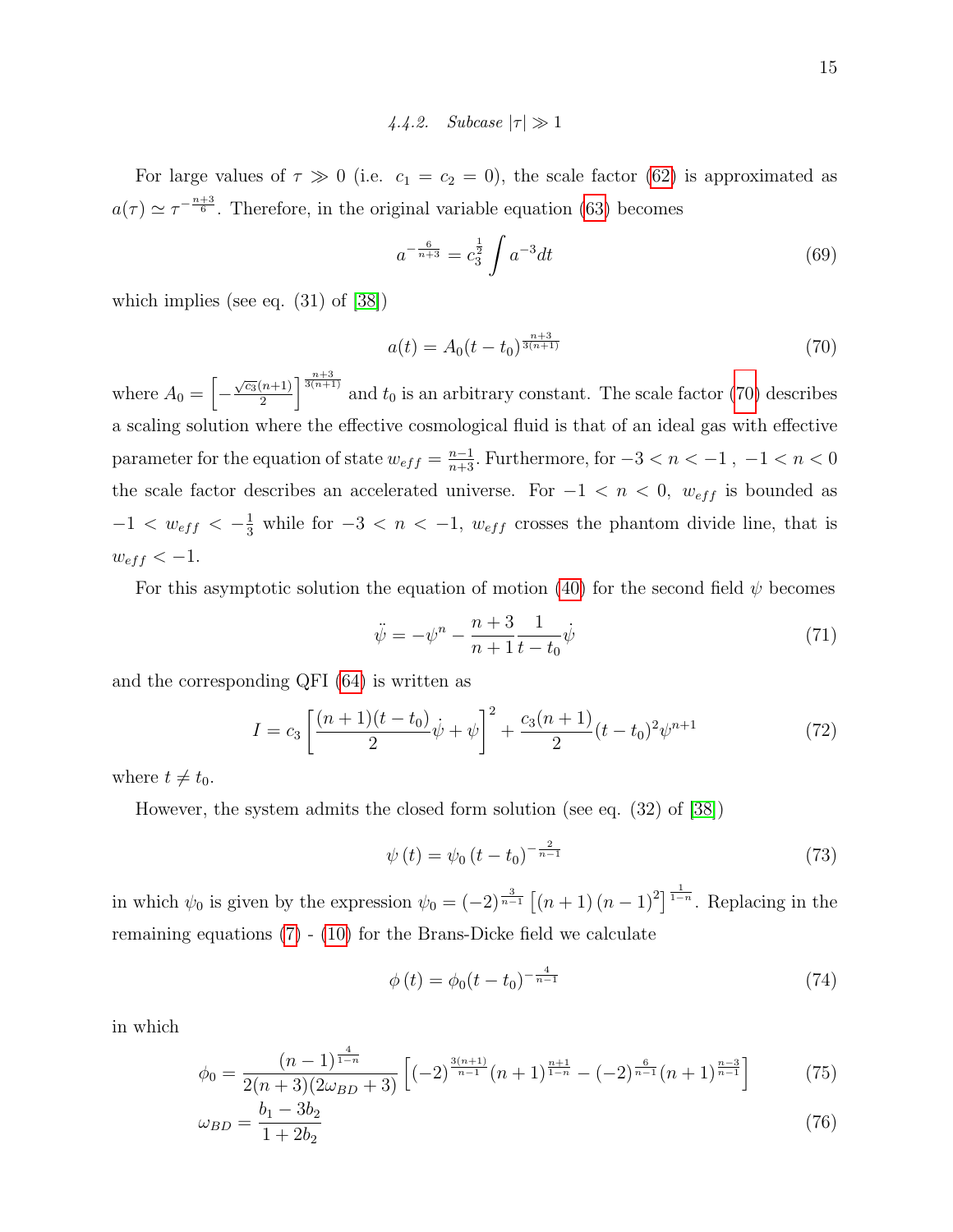while we have assumed that there is not any other matter source, i.e.  $\rho_m = 0$ . The constants  $b_1, b_2$  are given by the relations

$$
b_1 = \frac{(n+3)(n-1)}{2(n+1)} \left[ \frac{(n+3)(n-1)}{12(n+1)} - 1 \right]
$$
\n(77)

$$
b_2 = \frac{n+3}{4} \cdot \frac{2(-2)^{\frac{6}{n-1}}(n+1)^{\frac{2}{1-n}} + (-2)^{\frac{3(n+1)}{n-1}}(n+1)^{\frac{2n}{1-n}}}{(-2)^{\frac{3(n+1)}{n-1}}(n+1)^{\frac{n+1}{1-n}} - (-2)^{\frac{6}{n-1}}(n+1)^{\frac{n-3}{n-1}}}.
$$
(78)

In the following we perform a detailed study on the stability of the latter closed-form solutions.

#### <span id="page-15-0"></span>5. STABILITY OF SCALING SOLUTIONS

According to the methods in [\[62–](#page-22-11)[64\]](#page-22-12) let be

$$
F(\ddot{\psi}, \dot{\psi}, \psi) = 0 \tag{79}
$$

a second order ODE in one dimension which admits a singular power law solution

$$
\psi_c(t) = \psi_0 t^\beta \tag{80}
$$

where  $\psi_0$  is an arbitrary constant. To examine the stability of the solution  $\psi_c$ , the logarithmic time T through  $t = e^T$  is introduced, such that  $t \to 0$  as  $T \to -\infty$  and  $t \to +\infty$  as  $T \to +\infty$ . We use  $\psi' \equiv \frac{d\psi}{dT}$  in the following discussion.

The following dimensionless function is introduced

$$
u(T) = \frac{\psi(T)}{\psi_c(T)}\tag{81}
$$

and the stability analysis in translated into the analysis of the stability of the equilibrium point  $u = 1$  of a transformed dynamical system. To construct the aforementioned system the following relations are useful:

<span id="page-15-1"></span>
$$
\dot{\psi} = e^{-T} \psi', \quad \ddot{\psi} = e^{-2T} (\psi'' - \psi'), \quad \text{and} \quad \frac{\psi_c'}{\psi_c} = \beta \quad \text{if} \quad \psi_c(t) = \psi_0 t^\beta. \tag{82}
$$

In this section we use a similar procedure for analyzing stability of the scaling solutions obtained in section [4.4.](#page-12-0)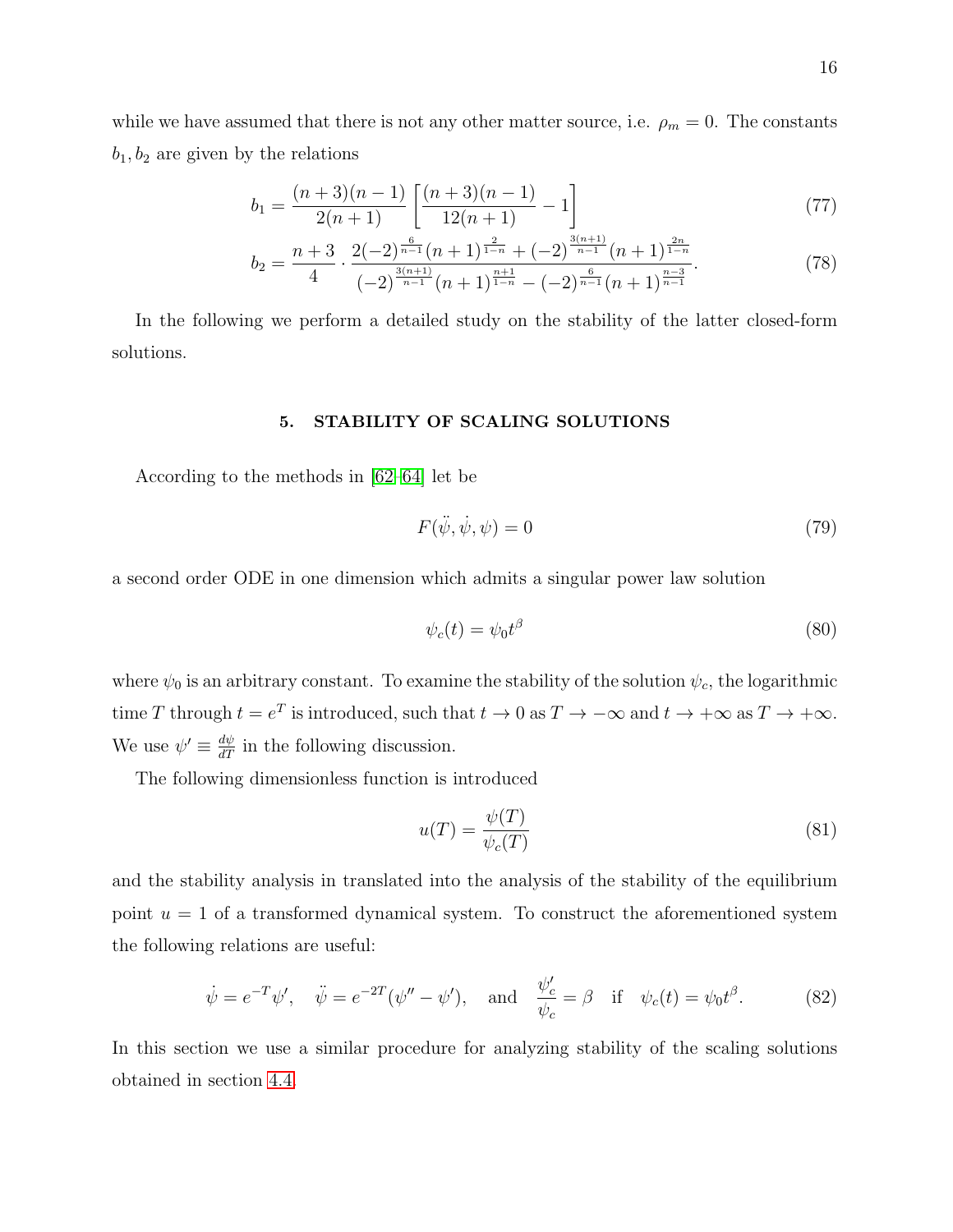5.1. Case  $|\tau| \gg 1$ 

For the analysis of the solution [\(73\)](#page-14-1) of [\(71\)](#page-14-2) we set  $t_0 = 0$  by a time shift. Using [\(82\)](#page-15-1) we have

<span id="page-16-0"></span>
$$
\psi''(T) = -\frac{2\psi'(T)}{n+1} - e^{2T}\psi(T)^n.
$$
\n(83)

Denoting  $p = -\frac{2}{n-1}$  we have

$$
u''(T) = \frac{p^2 e^{-pT} \psi(T)}{\psi_0} + \frac{e^{-pT} \psi''(T)}{\psi_0} - \frac{2p e^{-pT} \psi'(T)}{\psi_0}
$$
(84)

$$
u'(T) = \frac{e^{-pT}\psi'(T)}{\psi_0} - \frac{pe^{-pT}\psi(T)}{\psi_0}
$$
\n(85)

$$
u(T) = \frac{e^{-pT}\psi(T)}{\psi_0}.\tag{86}
$$

Hence

$$
\psi''(T) = \psi_0 e^{pT} \left( p^2 u(T) + 2p u'(T) + u''(T) \right)
$$
\n(87)

$$
\psi'(T) = \psi_0 e^{pT} \left( p u(T) + u'(T) \right) \tag{88}
$$

$$
\psi(T)) = \psi_0 e^{pT} u(T). \tag{89}
$$

Equation [\(83\)](#page-16-0) becomes

$$
u''(T) = \left(-\frac{2}{n+1} - 2p\right)u'(T) + \psi_0^{n-1} \left(-e^{T((n-1)p+2)}\right)u(T)^n - \frac{p(np+p+2)u(T)}{n+1}.\tag{90}
$$

Substituting  $p = -\frac{2}{n-1}$  $\frac{2}{n-1}$  and  $\psi_0 = (-2)^{\frac{3}{n-1}} \left[ (n+1) (n-1)^2 \right]^{1 \over 1-n}$  it is obtained the second order equation

$$
u''(T) = \frac{2(n+3)u'(T)}{n^2 - 1} + \frac{8u(T)^n}{(n-1)^2(n+1)} - \frac{8u(T)}{(n-1)^2(n+1)}.
$$
\n(91)

Defining

<span id="page-16-2"></span><span id="page-16-1"></span>
$$
x = u(T), \quad y = u'(T) \tag{92}
$$

we obtain the autonomous system

$$
x'(T) = y(T) \tag{93}
$$

$$
y'(T) = \frac{2(n+3)y(T)}{n^2 - 1} + \frac{8x(T)^n}{(n-1)^2(n+1)} - \frac{8x(T)}{(n-1)^2(n+1)}.
$$
\n(94)

The scaling solution [\(73\)](#page-14-1) is transformed to the equilibrium point  $P := (x, y) = (1, 0)$ . The system [\(93\)](#page-16-1), [\(94\)](#page-16-2) also admits the trivial solution  $O: (x, y) = (0, 0)$  as an equilibrium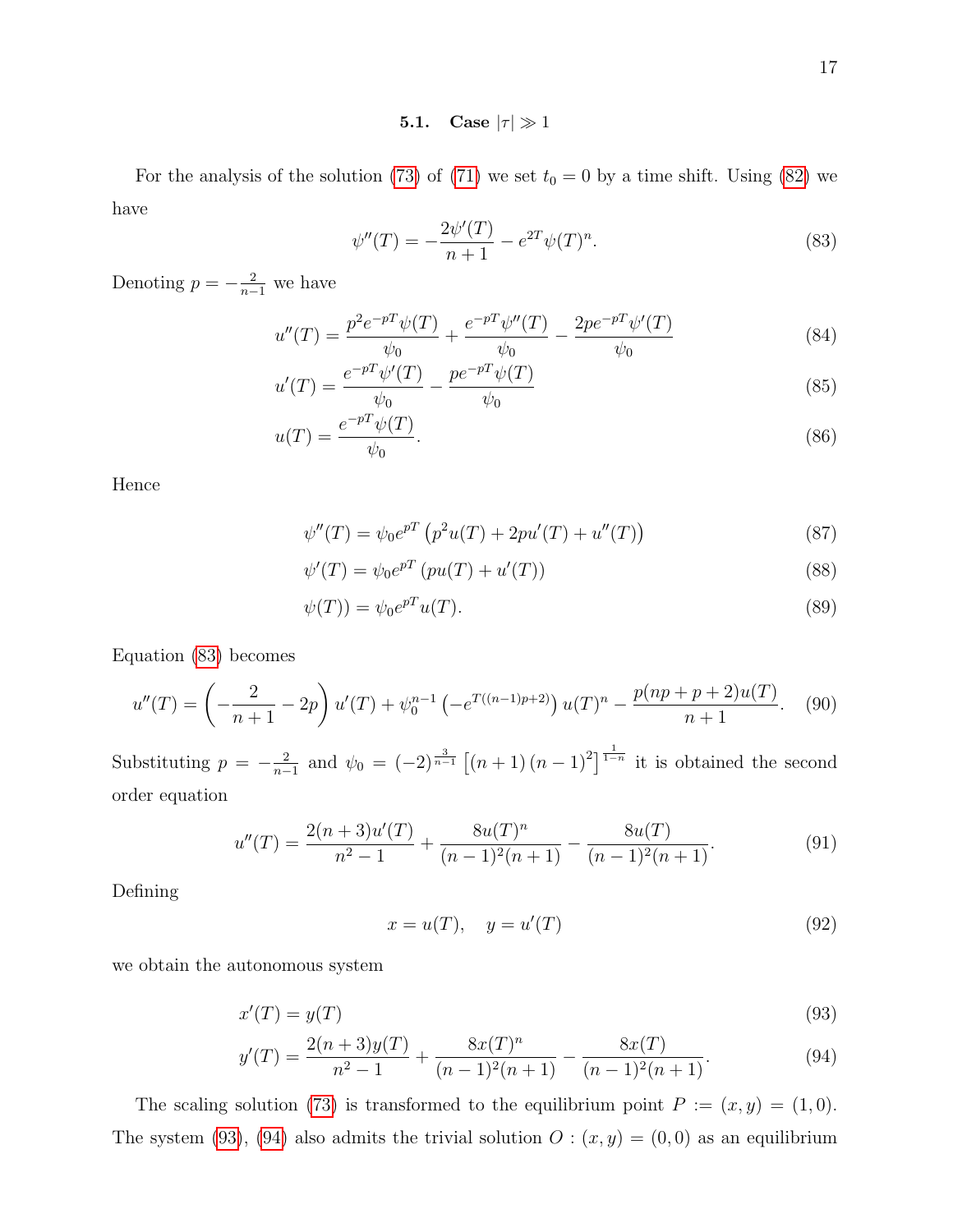

<span id="page-17-0"></span>FIG. 1: Phase-plot of system [\(93\)](#page-16-1), [\(94\)](#page-16-2) for  $n \in \{2, 3, 5, 10\}$ . P is a saddle given  $|n| > 1$ . When n is odd, the symmetrical point  $\overline{P}$  is a saddle given  $|n| > 1$ . The origin O is a source, and the orbits diverge to infinity.

point and in case that n is odd, the symmetrical point P given by  $\overline{P} := (x, y) = (-1, 0)$  is also an equilibrium point.

The linearization matrix of system [\(93\)](#page-16-1), [\(94\)](#page-16-2) is

$$
J(x,y) = \begin{pmatrix} 0 & 1 \\ \frac{8(nx^{n-1}-1)}{(n-1)^2(n+1)} & \frac{2(n+3)}{n^2-1} \end{pmatrix}.
$$
 (95)

For  $n > 1$ ,  $J(0,0)$  is real-valued, with eigenvalues  $\left\{\frac{4}{n^2-1}, \frac{2}{n-1}\right\}$  $\frac{2}{n-1}$ . Then the origin is unstable for  $n > 1$ .

The eigenvalues of  $J(1,0)$  are  $\left\{-\frac{2}{n+1}, -\frac{4}{1-}\right\}$  $\frac{4}{1-n}$ . Therefore,  $(x, y) = (1, 0)$  is a sink for  $-1 < n < 1$ . It is a saddle for  $n < -1$ , or  $n > 1$ .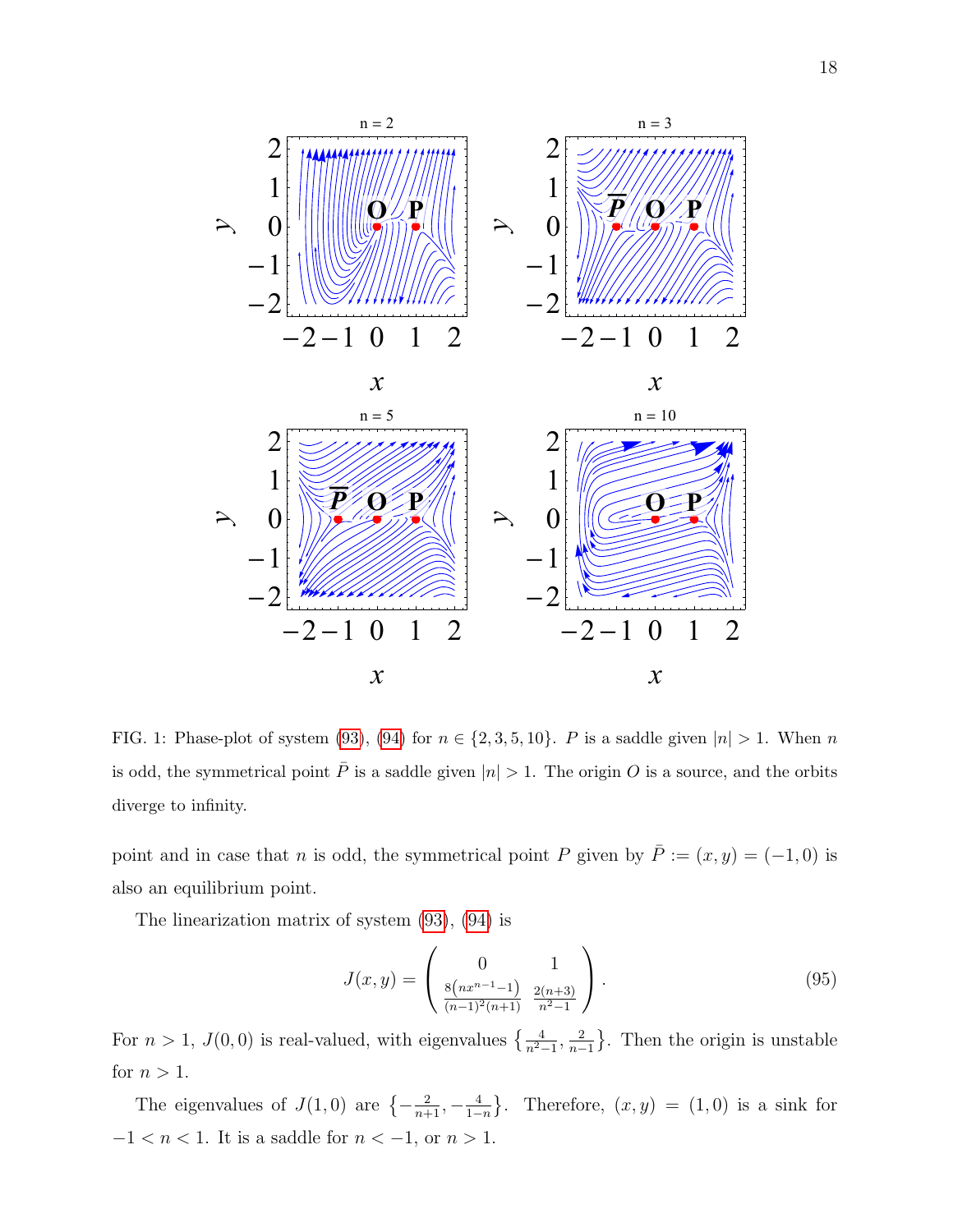

<span id="page-18-0"></span>FIG. 2: Phase-plot of system [\(93\)](#page-16-1), [\(94\)](#page-16-2) for  $n \in \{2, 3, 5, 10\}$ . P is a saddle given  $|n| > 1$ . When n is odd, the symmetrical point  $\overline{P}$  is a saddle given  $|n| > 1$ .

If n is odd number, say  $n = 2k + 1$ , with  $k \in \mathbb{Z}$ , the eigenvalues of  $J(-1,0)$  are  $\{-\frac{1}{k+1}, \frac{2}{k}\}$  $\frac{2}{k}$ and when it exists,  $\bar{P}$  is a saddle.

In Figure [1](#page-17-0) a phase-plot of system [\(93\)](#page-16-1), [\(94\)](#page-16-2) for  $n \in \{2, 3, 5, 10\}$  is presented. P is a saddle given  $|n| > 1$ . When *n* is odd, the symmetrical point  $\overline{P}$  is a saddle given  $|n| > 1$ . The origin O is a source, and the orbits diverge to infinity.

In Figure [2](#page-18-0) a phase-plot of system [\(93\)](#page-16-1), [\(94\)](#page-16-2) for  $n \in \{1/3, 1/2, 3/2, 5/2\}$  is presented. When  $n < 1$  the power law solution P is a sink, whereas in the other cases is a saddle given  $|n| > 1.$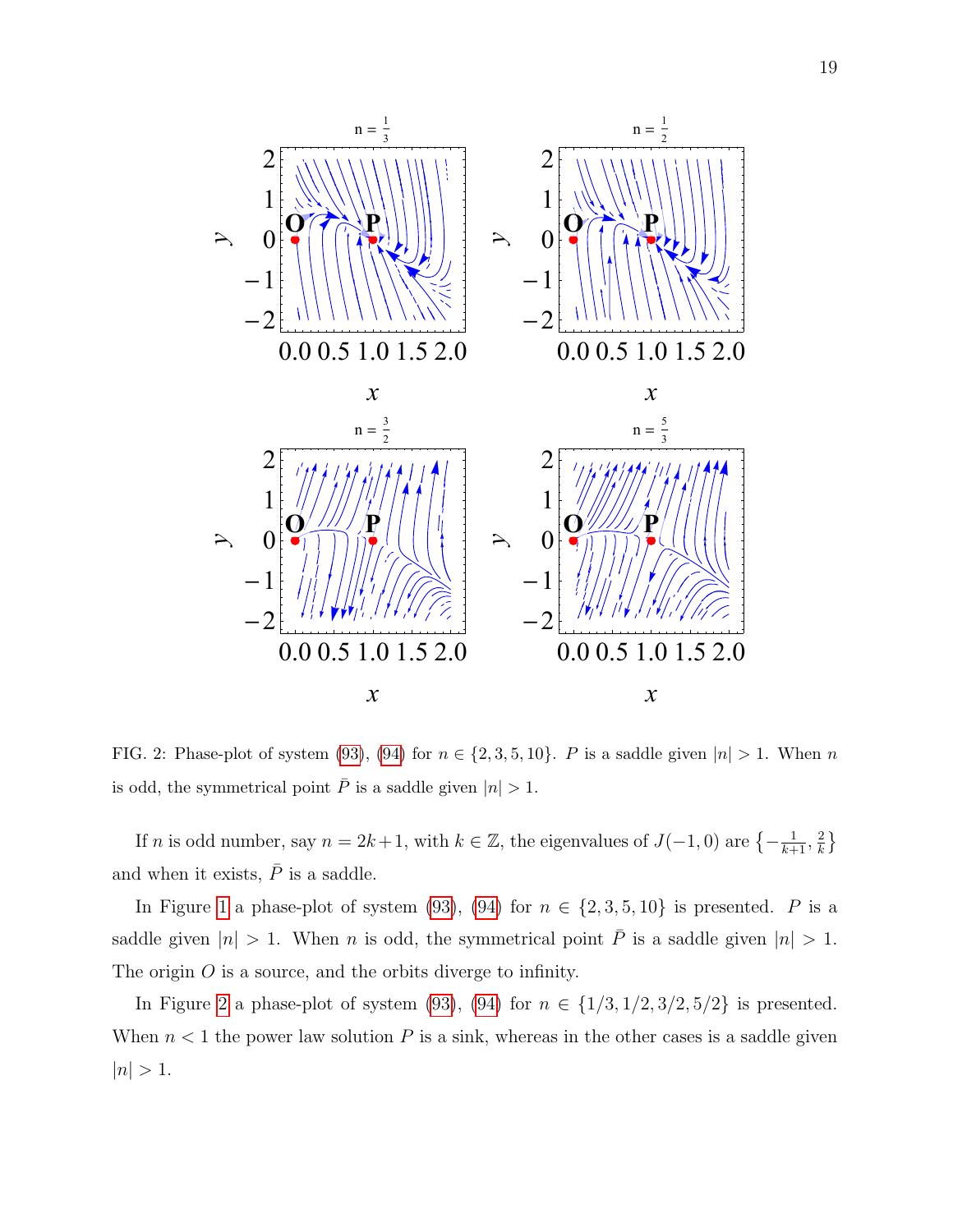#### <span id="page-19-0"></span>6. CONCLUSIONS

In this work we considered a cosmological model consisted by a Brans-Dicke field and a minimally coupled quintessence field in a spatially flat FLRW background space. For this cosmological model the gravitational field equations consist a Hamiltonian system of six degrees of freedom. The dynamical variables correspond to the scale factor and to the two scalar fields.

In order to study the integrability of the field equations we have applied a direct method which determines the FIs of a dynamical system without the use of Noether's theorem. In this approach one assumes a generic form for the FIs, say  $I$ , and applies directly the condition  $dI/dt = 0$  using the dynamical equations. These considerations resulted in a system of partial differential equations involving the unknown coefficients defining I and the dynamical quantities which characterize the dynamical system. The resulting system of equations is solved in terms of the symmetries and the Killing tensors of the kinetic metric and its solution provides the considered FIs.

For a power law scalar field potential function of the quintessence field we found conservation laws quadratic in the first order derivatives. Using the conservation laws we were able to find exact solutions for the field equations. In particular we found scaling solutions for the scale factor which describe ideal gas solutions. The stability properties of these solutions was investigated. We were able to recover previous published results in the literature and also to find new QFIs.

Using methods in [\[62–](#page-22-11)[64\]](#page-22-12) we have studied second order ODE in one dimension which admits a singular power law solution  $\psi_c(t) = \psi_0 t^\beta$  where  $\psi_0$  is an arbitrary constant. To examine the stability of the solution  $\psi_c$ , the logarithmic time T through  $t = e^T$  was introduced, such that  $t \to 0$  as  $T \to -\infty$  and  $t \to +\infty$  as  $T \to +\infty$ . According to our analysis, the scaling solution [\(73\)](#page-14-1) is transformed to the equilibrium point  $P := (x, y) = (1, 0)$ , which is a sink for  $-1 < n < 1$  or a saddle for  $n < -1$ , or  $n > 1$ . The dynamical system also admits the trivial solution  $O: (x, y) = (0, 0)$  as an equilibrium point and in case that n is odd, the symmetrical point P given by  $\overline{P} := (x, y) = (-1, 0)$  is also an equilibrium point. The origin is unstable for  $n > 1$ . If n is odd number, the point  $\overline{P}$  exists and it is a saddle.

Until now, the majority of this kind of studies, for the investigation of conservation laws, have been done mainly with the application of variational symmetries. Our approach is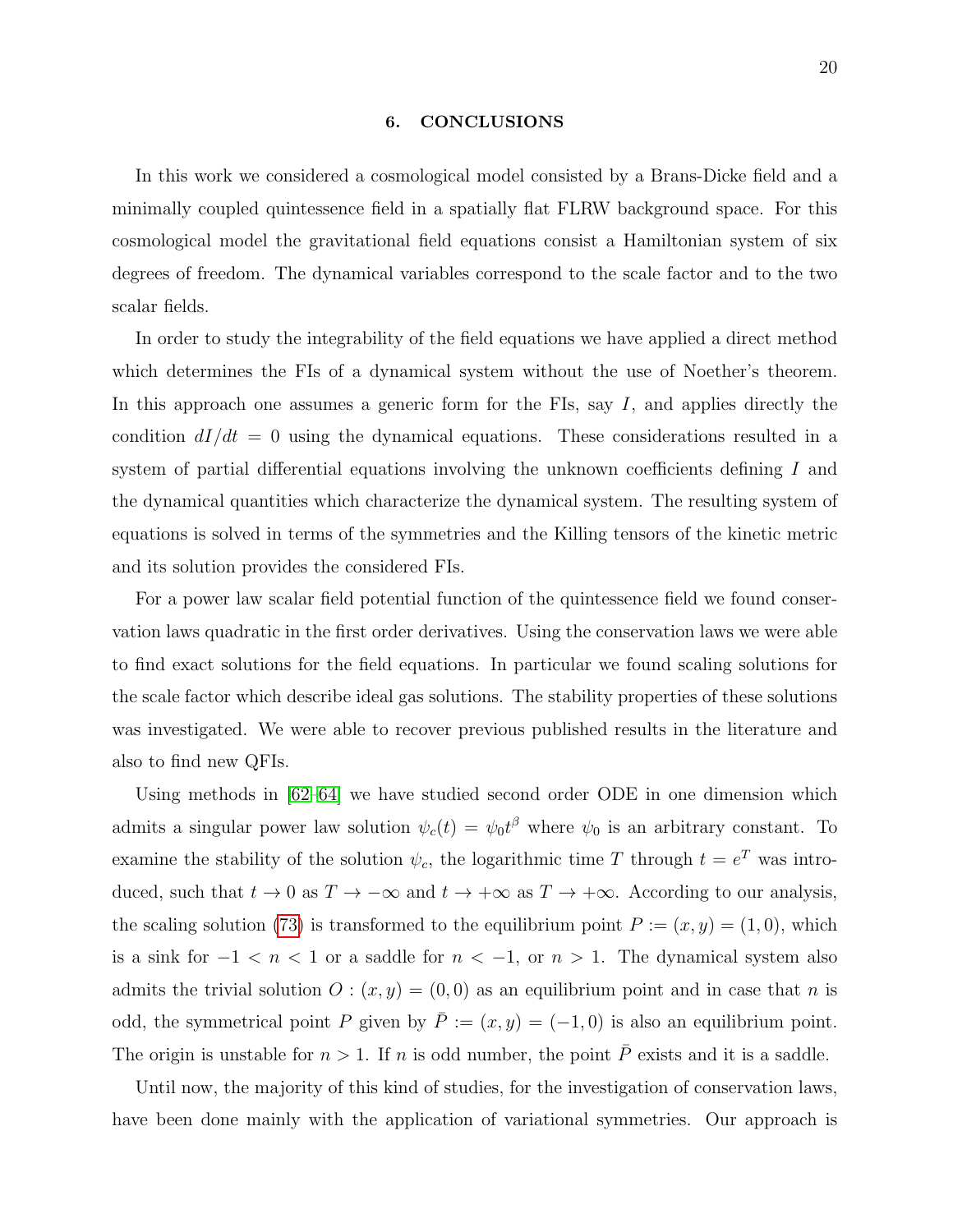more general and does not required the existence of a point-like Lagrangian, that is, of a minisuperspace description. Therefore, this generic approach can be applied in other gravitational models without minisuperspace such are the Class B Bianchi spacetimes.

#### Acknowledgments

The research of AP and GL was funded by Agencia Nacional de Investigación y Desarrollo - ANID through the program FONDECYT Iniciación grant no. 11180126. Additionally, GL was funded by Vicerrectoría de Investigación y Desarrollo Tecnológico at Universidad Católica del Norte. This work is based on the research supported in part by the National Research Foundation of South Africa (Grant Numbers 131604).

- <span id="page-20-0"></span>[1] A. G. Riess, et al., Astron J. 116, 1009 (1998).
- [2] S. Perlmutter, et al., Astrophys. J. 517, 565 (1998).
- <span id="page-20-1"></span>[3] P. Astier et al., Astrophys. J. 659, 98 (2007).
- <span id="page-20-2"></span>[4] N. Suzuki et al., Astrophys. J. 746, 85 (2012).
- [5] E. Di Valentino, O. Mena, S. Pan, L. Visinelli, W. Yang, A. Melchiorri, D.F. Mota, A.G. Riess and J. Silk, In the Realm of the Hubble tension – a Review of Solutions, [arXiv:2103.01183](http://arxiv.org/abs/2103.01183) (2021).
- <span id="page-20-4"></span><span id="page-20-3"></span>[6] A.A. Starobinsky, Phys. Lett. B 91, 99 (1980).
- <span id="page-20-5"></span>[7] A. Guth, Phys. Rev. D 23, 347 (1981).
- <span id="page-20-6"></span>[8] V. Muller, H.-J. Schmidt and A.A. Starobinsky, Phys. Lett. B 202, 2, 198 (1988).
- <span id="page-20-7"></span>[9] L.A Kofman, A.D. Linde and A.A. Starobinsky, Phys. Lett. B 157, 5-6, 361 (1985).
- <span id="page-20-8"></span>[10] R. Wald, Phys. Rev. D 28, 2118 (1983).
- <span id="page-20-9"></span>[11] G.W. Gibbons and S.W Hawking, Phys. Rev. D 15, 2738 (1977).
- <span id="page-20-10"></span>[12] S.W. Hawking and J.G. Moss. Phys. Lett. B 110, 35 (1982).
- <span id="page-20-11"></span>[13] K. Sato, MNRAS 195, 467 (1981).
- <span id="page-20-12"></span>[14] J.D Barrow and A. Ottewill, J. Phys. A 16, 2757 (1983).
- <span id="page-20-13"></span>[15] B. Ratra and P.J.E Peebles, Phys. Rev. D 37 3406 (1988).
- [16] J.D. Barrow and P. Saich, Class. Quant. Grav. 10 279 (1993).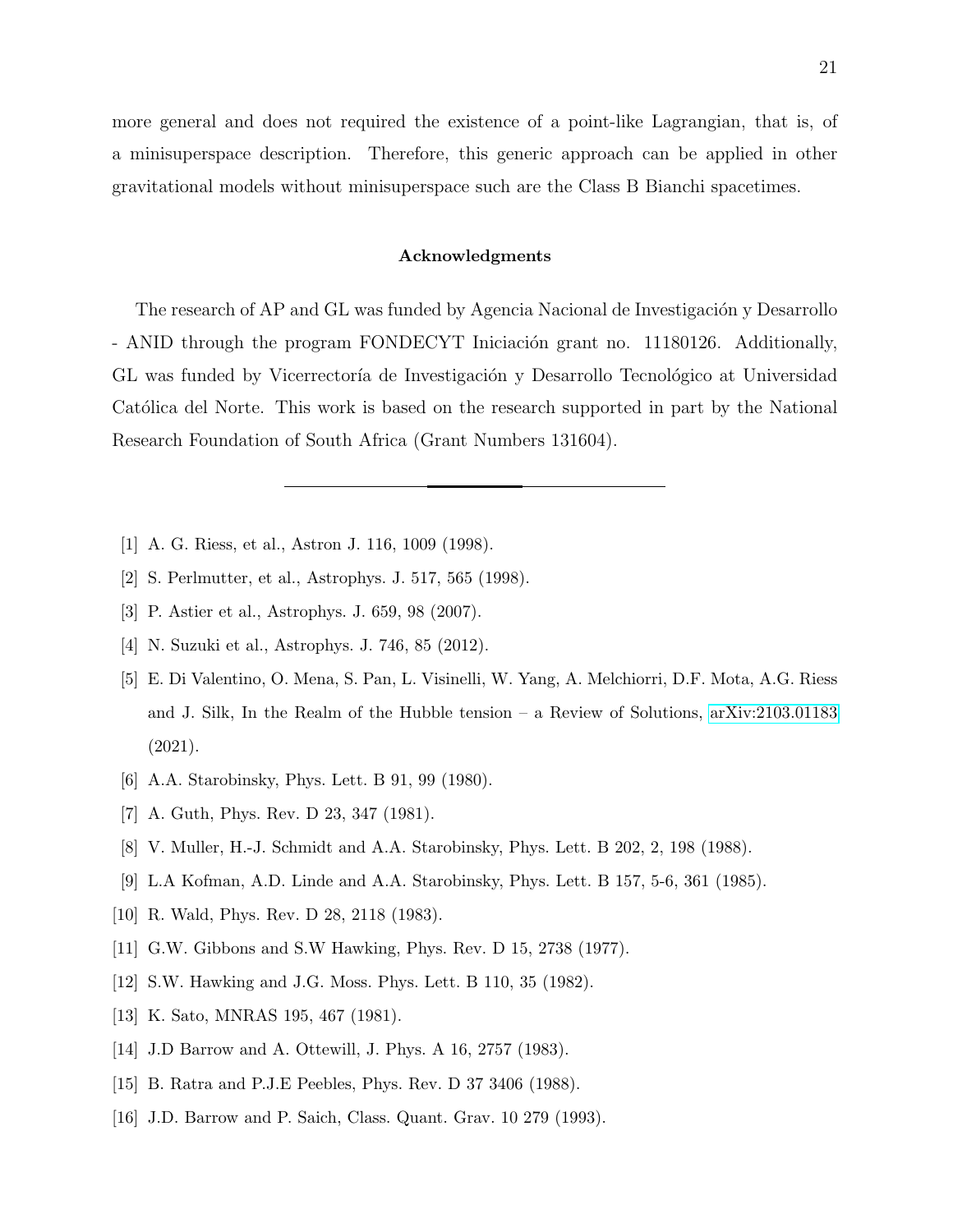- <span id="page-21-1"></span><span id="page-21-0"></span>[17] C. Brans and R.H. Dicke, Phys. Rev. 124, 195 (1961).
- [18] V. Faraoni, Cosmology in Scalar-Tensor Gravity, Fundamental Theories of Physics vol. 139, Kluwer Academic Press: Netherlands, (2004).
- [19] G.W. Horndeski, Int. J. Ther. Phys. 10, 363 (1974).
- [20] J. O'Hanlon, Phys. Rev. Lett. 29 137 (1972).
- [21] A. Nicolis, R. Rattazzi and E. Trincherini, Phys. Rev. D 79, 064036 (2009).
- [22] C. Deffayet, G. Esposito-Farese and A. Vikman, Phys. Rev. D 79, 084003 (2009).
- [23] J.A. Belinchon, T. Harko and M.K. Mak, IJMPD 26, 1750073 (2017).
- <span id="page-21-2"></span>[24] I.V. Formin and S.V Chernov, J. Phys. Conf. Ser. 1557, 012016 (2020).
- <span id="page-21-3"></span>[25] I.V Formin and S.V. Chernov, Mod. Phys. Lett. A 33, 1850161 (2018).
- [26] L. Amendola and S. Tsujikawa, Dark Energy: Theory and Observations, Cambrdige University Press, Cambridge (2010).
- <span id="page-21-4"></span>[27] M. Demianski, R. de Ritis, G. Marmo, G. Platania, C. Rubano, P. Scudellaro and C. Stornaiolo, Phys. Rev. D 44, 3136 (1991).
- [28] N. Dimakis, A. Giacomini and A. Paliathanasis, EPJC 77, 458 (2017).
- <span id="page-21-5"></span>[29] N. Dimakis, P.A. Terzis and T. Christodoulakis, Phys. Rev. D 99, 023536 (2019).
- [30] G. Papagiannopoulos, John D. Barrow, S. Basilakos, A. Giacomini and, A. Paliathanasis, Phys. Rev. D 95, 024024 (2017).
- <span id="page-21-7"></span><span id="page-21-6"></span>[31] M. Tsamparlis and A. Paliathanasis, Symmetry 10, 233 (2018).
- [32] G.H. Katzin, J. Math. Phys. 14(9), 1213 (1973).
- [33] G. H. Katzin and J. Levine, J. Math. Phys. 22(9), 1878 (1981).
- [34] G.H. Katzin and J. Levine, J. Math. Phys. 23(4), 552 (1982).
- [35] J.T. Horwood, J. Math. Phys 48, 102902 (2007).
- <span id="page-21-8"></span>[36] M. Tsamparlis and A. Mitsopoulos, J. Math. Phys. 61, 072703 (2020).
- <span id="page-21-9"></span>[37] M. Tsamparlis and A. Mitsopoulos, J. Math. Phys. 61, 122701 (2020).
- <span id="page-21-10"></span>[38] P. Mukherjee and S. Chakrabarti, EPJC 79, 681 (2019).
- <span id="page-21-11"></span>[39] A. Giacomini, G. Leon, A. Paliathanasis and S. Pan, EPJC 80, 184 (2020).
- [40] A. Cid, G. Leon and Y. Leyva, JCAP 02, 027 (2016).
- <span id="page-21-12"></span>[41] Y. Zhang, Y.-G. Gong and Z.-H. Zhu, Phys. Lett. B 688, 13 (2010).
- <span id="page-21-13"></span>[42] A. Paliathanasis, Class. Quantum Grav. 37, 195014 (2020).
- [43] N. Dimakis and A. Paliathanasis, Class. Quantum Grav. 38, 075016 (2021).